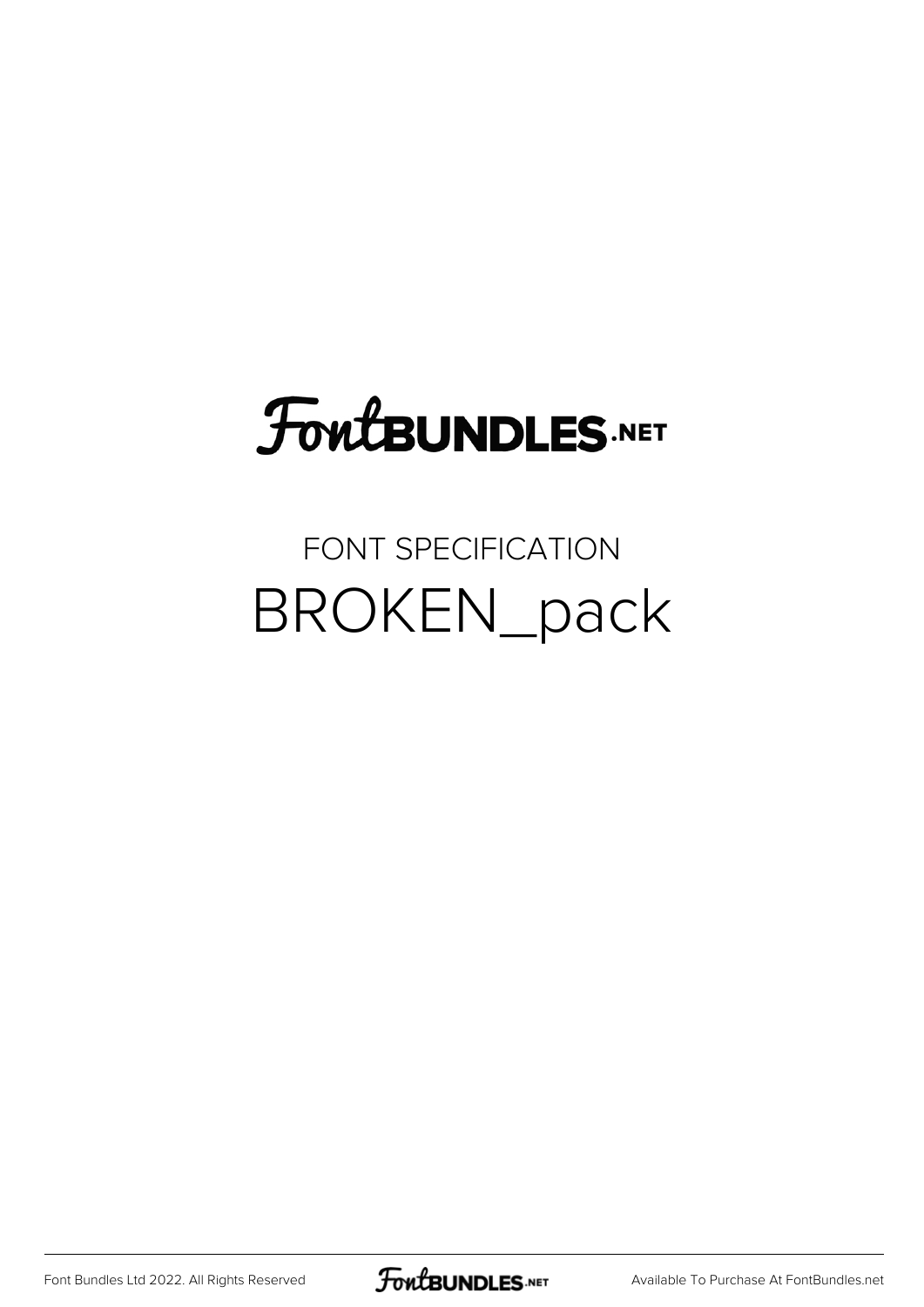#### **BROKEN outline wide - Regular**

**Uppercase Characters** 



Lowercase Characters



Numbers



#### Punctuation and Symbols  $\begin{array}{ccc} \mathbb{Z} & \mathbb{Z} & \mathbb{Z} & \mathbb{Z} \\ \mathbb{Z} & \mathbb{Z} & \mathbb{Z} & \mathbb{Z} \end{array} \quad \begin{array}{ccc} \mathbb{Z} & \mathbb{Z} & \mathbb{Z} & \mathbb{Z} \\ \mathbb{Z} & \mathbb{Z} & \mathbb{Z} & \mathbb{Z} \end{array}$ BB  $\sqrt{\phantom{a}}$  $\begin{array}{c} \Box \quad \Box \quad \mathbb{C} \quad \mathbb{C} \quad \mathbb{C} \quad \mathbb{C} \quad \mathbb{C} \end{array}$  $\begin{picture}(120,10) \put(0,0){\dashbox{0.5}(10,0){ }} \put(15,0){\dashbox{0.5}(10,0){ }} \put(15,0){\dashbox{0.5}(10,0){ }} \put(15,0){\dashbox{0.5}(10,0){ }} \put(15,0){\dashbox{0.5}(10,0){ }} \put(15,0){\dashbox{0.5}(10,0){ }} \put(15,0){\dashbox{0.5}(10,0){ }} \put(15,0){\dashbox{0.5}(10,0){ }} \put(15,0){\dashbox{0.5}(10,0){ }} \put(15,0){\dashbox$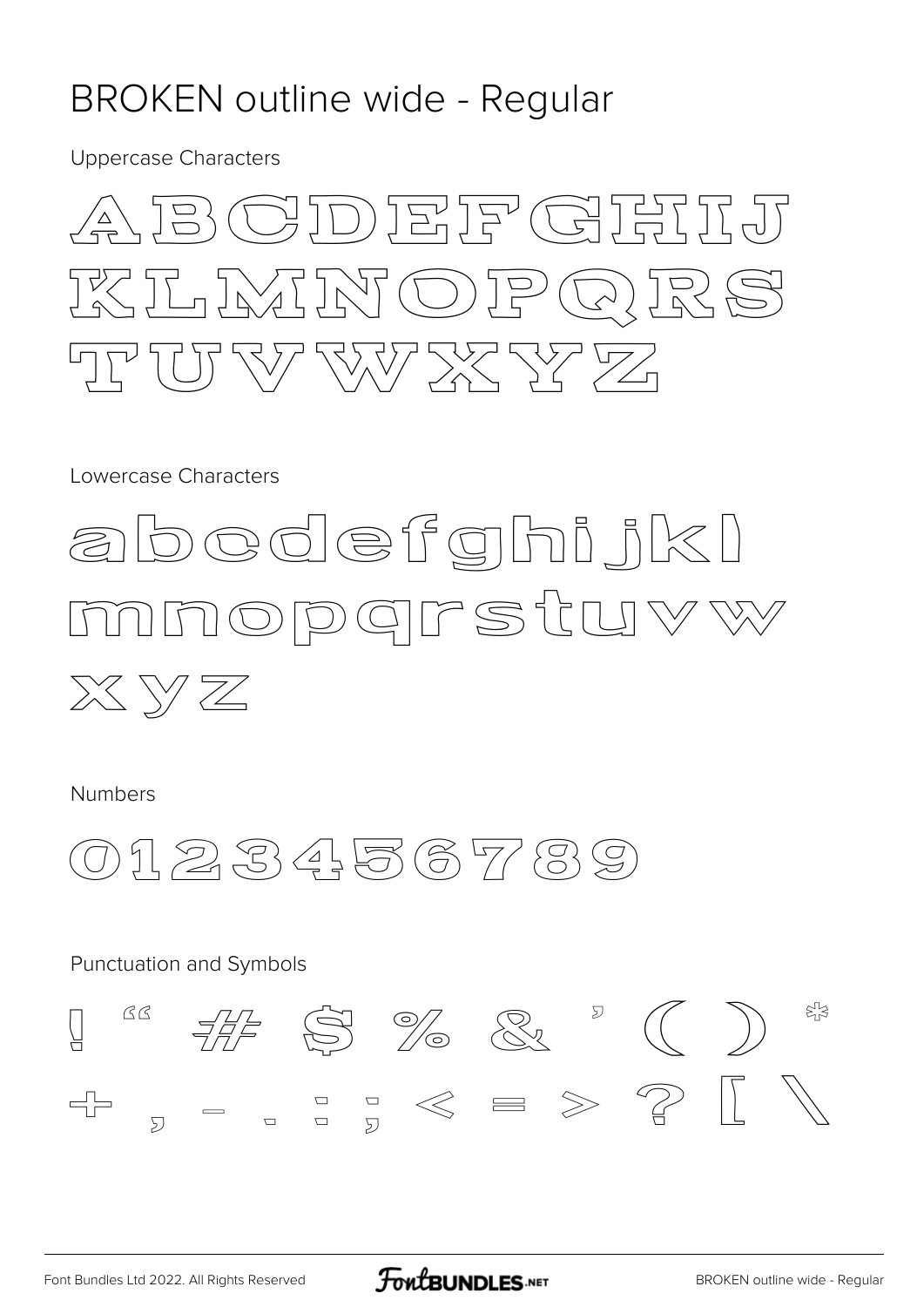

All Other Glyphs





# TUTYP B 高急急

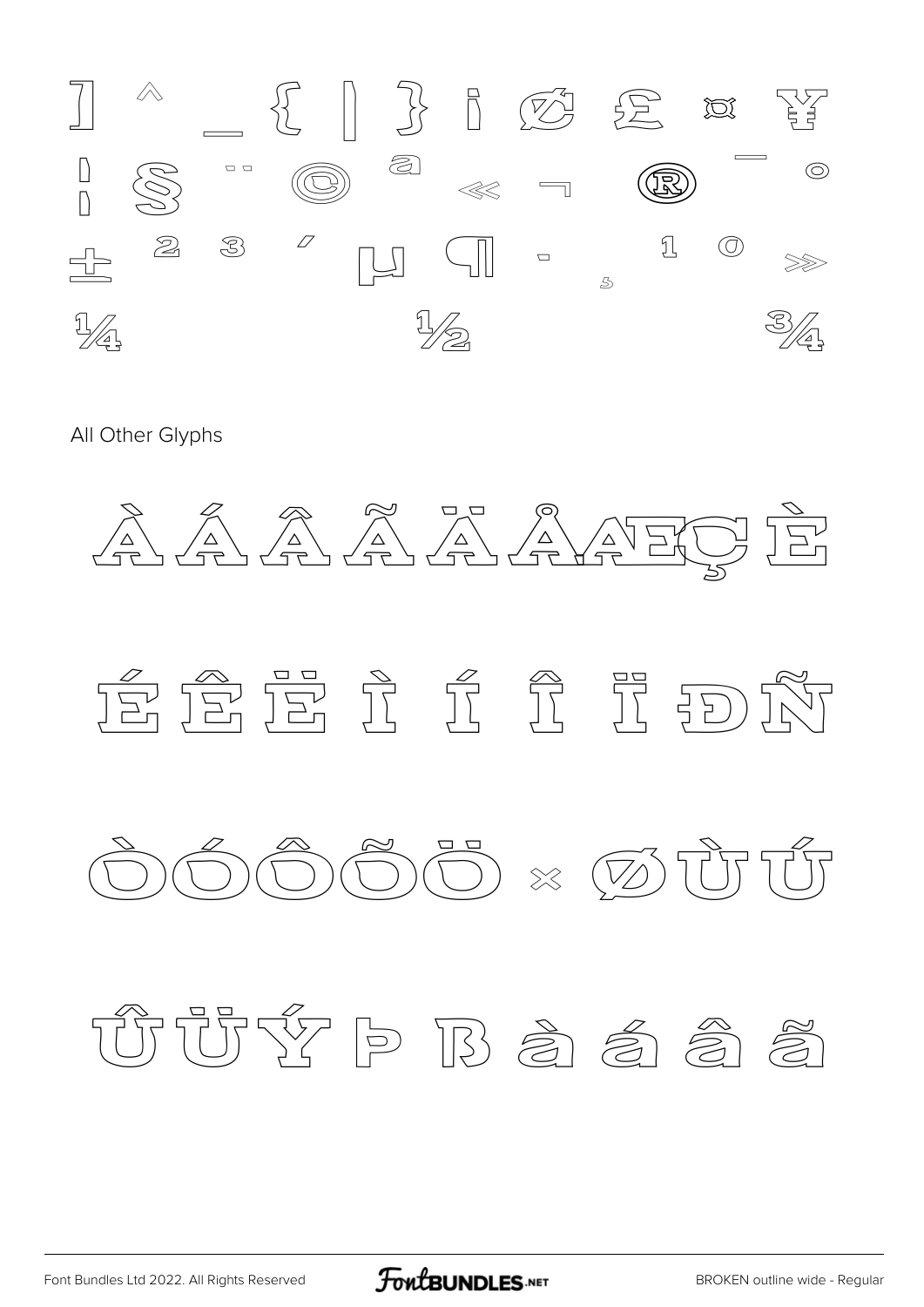

FontBUNDLES.NET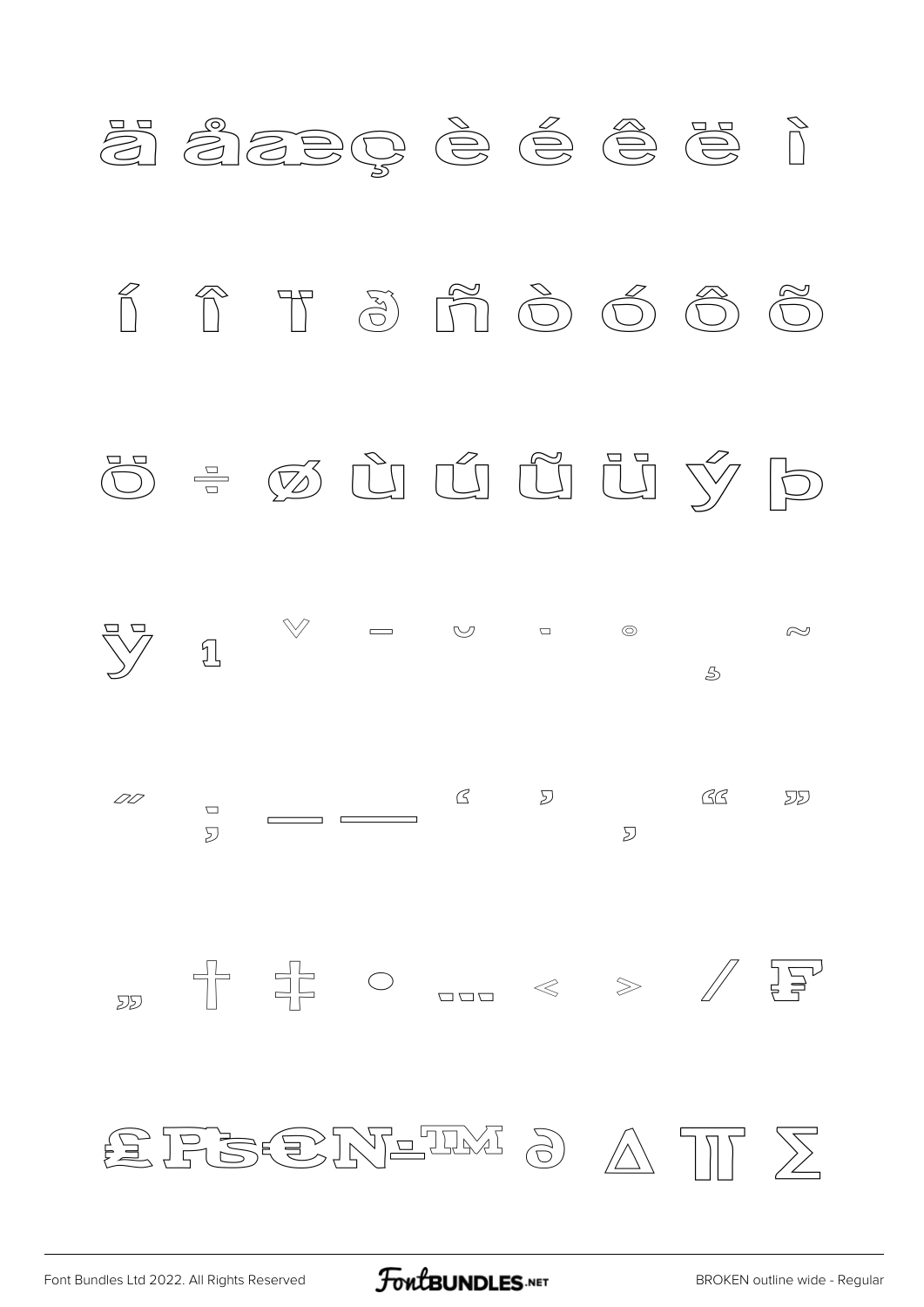

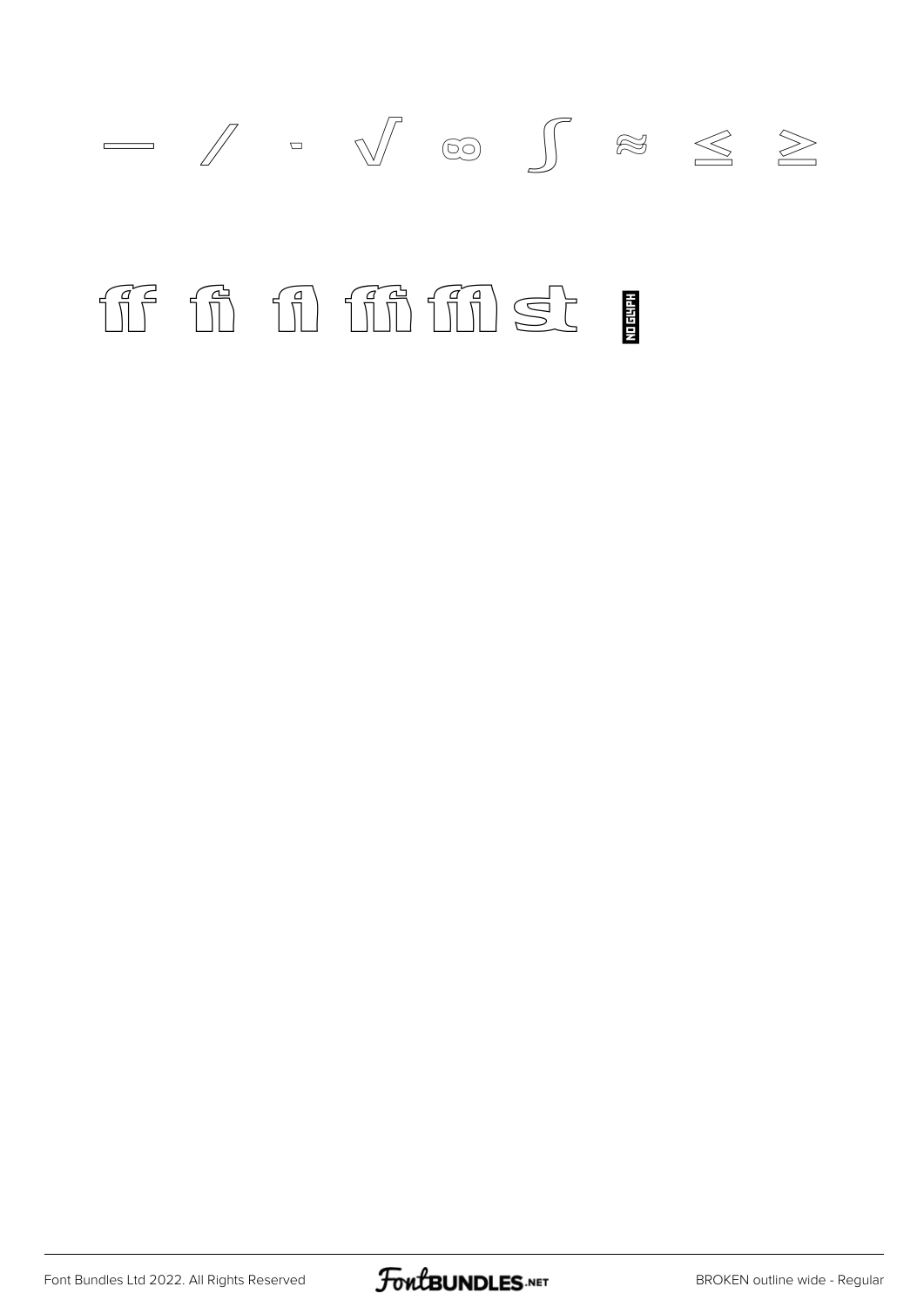#### **BROKEN outline - Regular**

**Uppercase Characters** 



Lowercase Characters

### abodefghijklmn Opgrstuvwxyz

**Numbers** 

0123456789

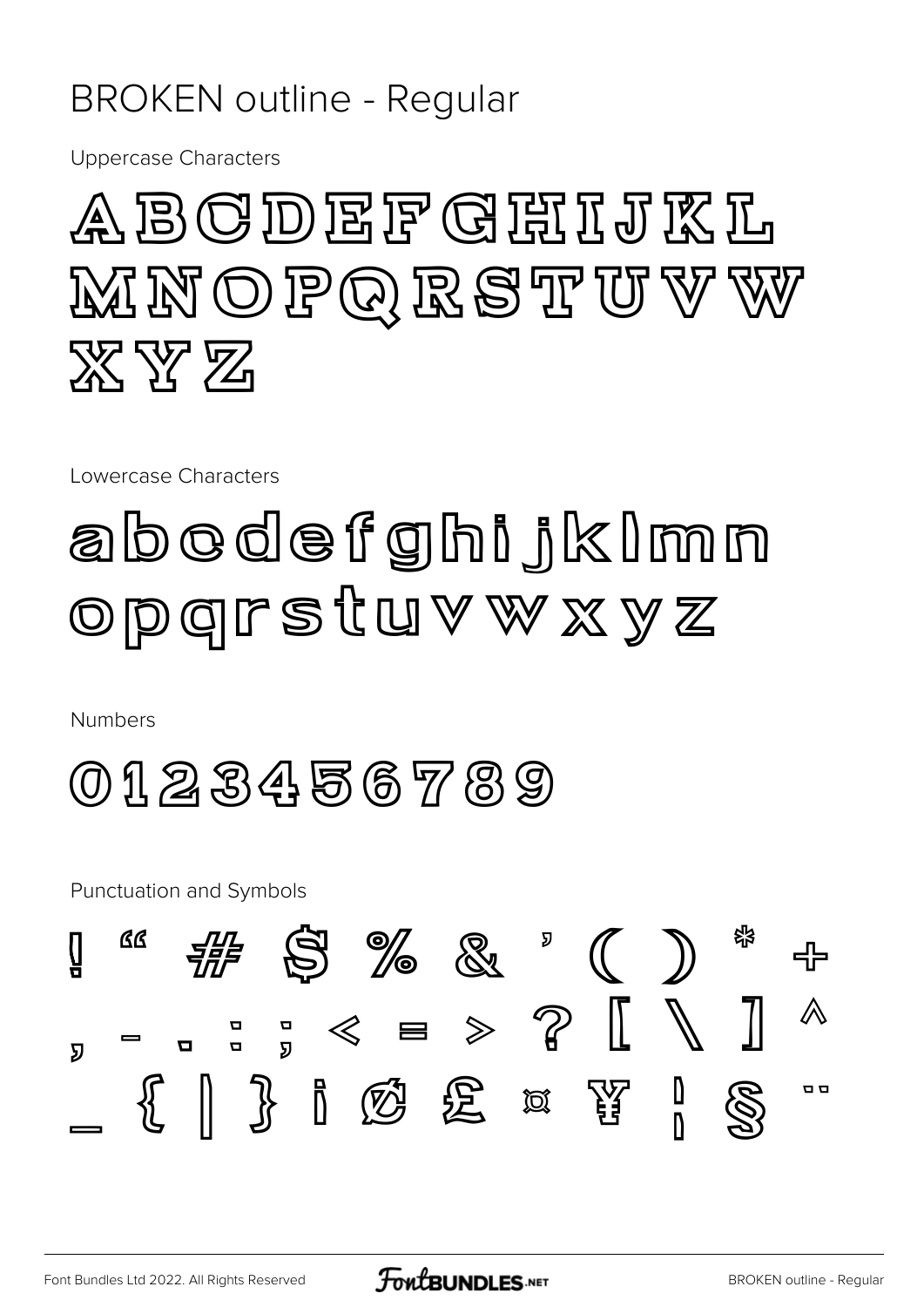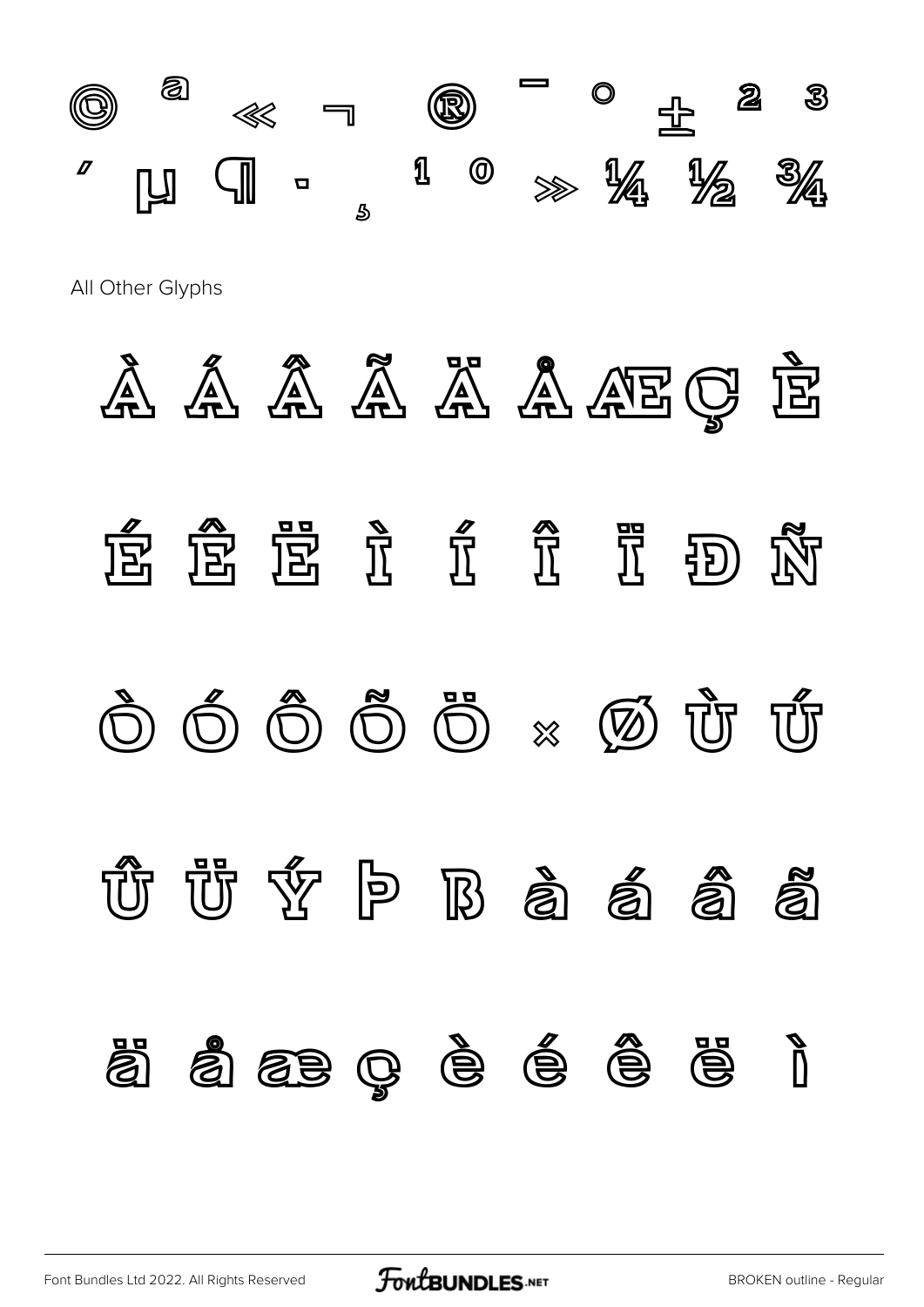

[Font Bundles Ltd 2022. All Rights Reserved](https://fontbundles.net/) **FoutBUNDLES.NET** [BROKEN outline - Regular](https://fontbundles.net/)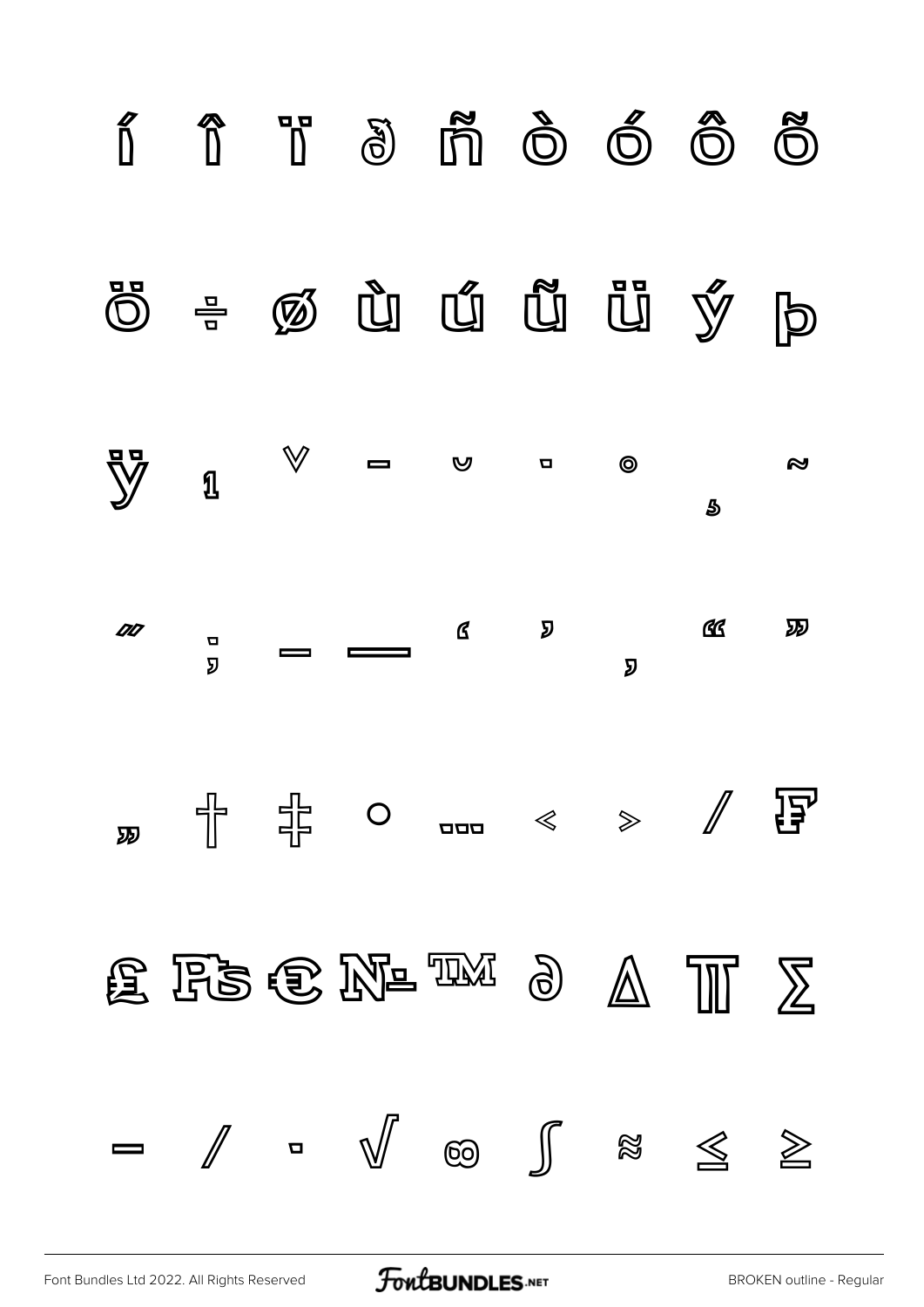# ff fi fl ffi ffl st

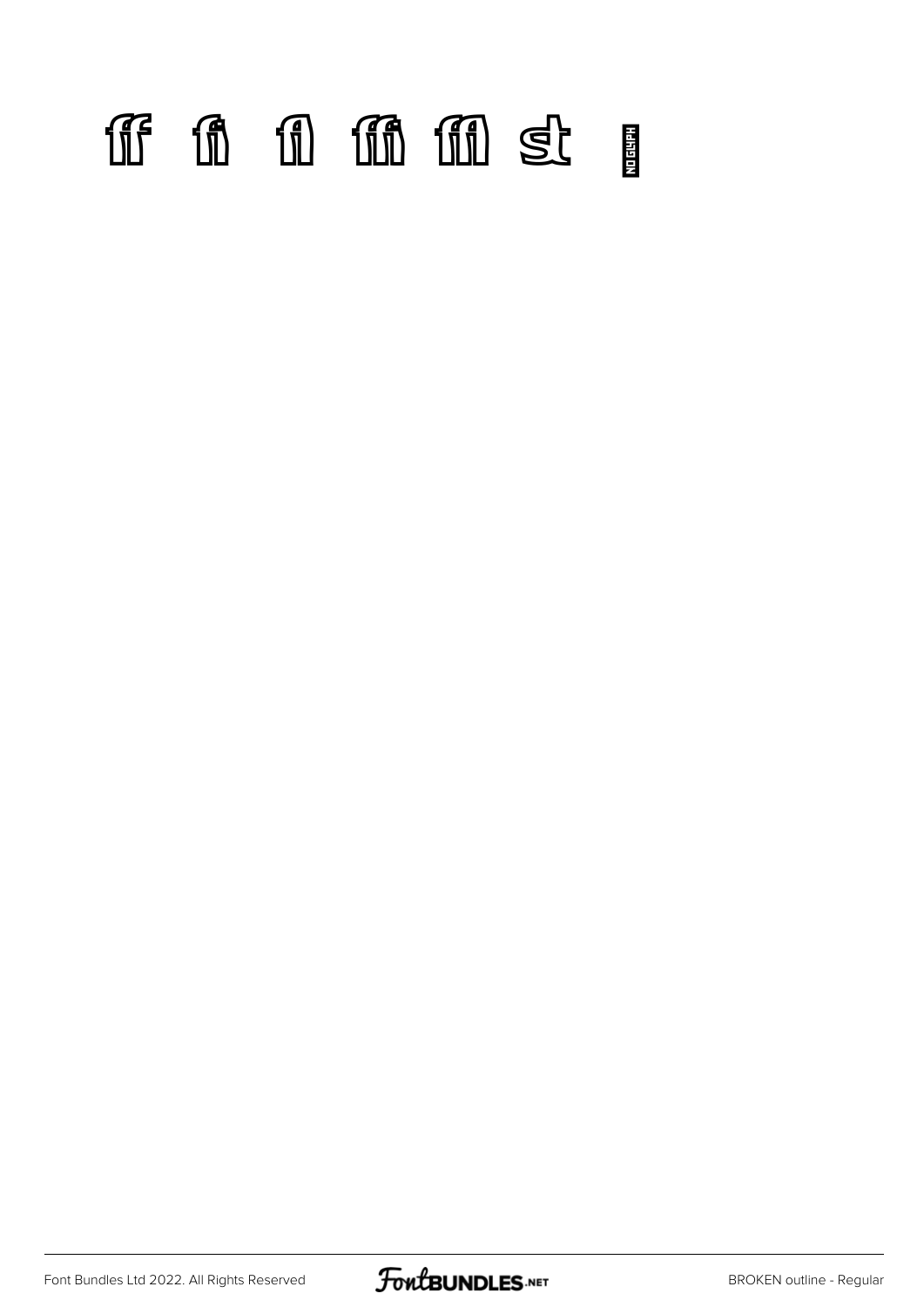#### **BROKEN** double line - Regular

**Uppercase Characters** 



Lowercase Characters

## abodefghijkimn opgrstuvwxyz

**Numbers** 

0123456789

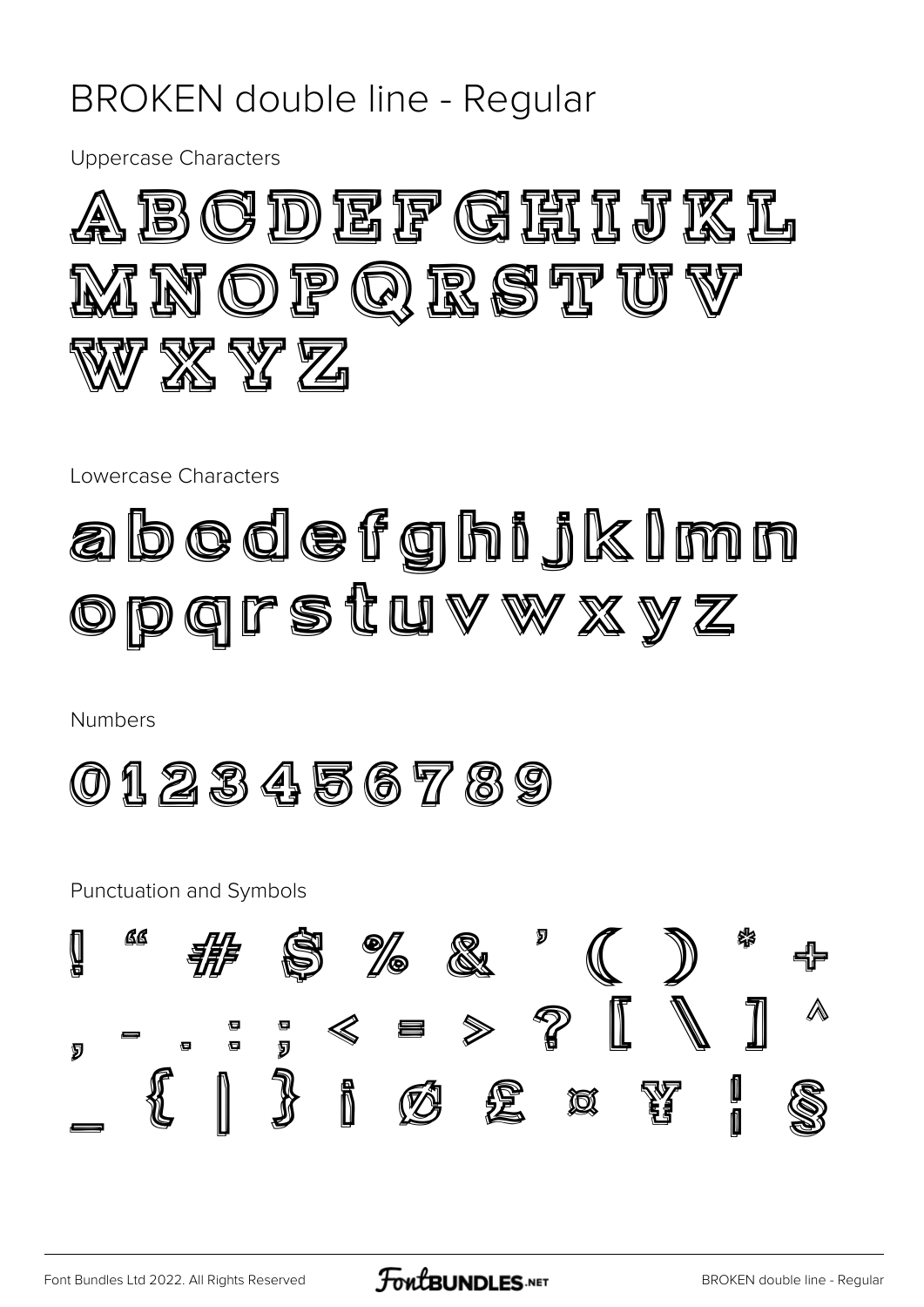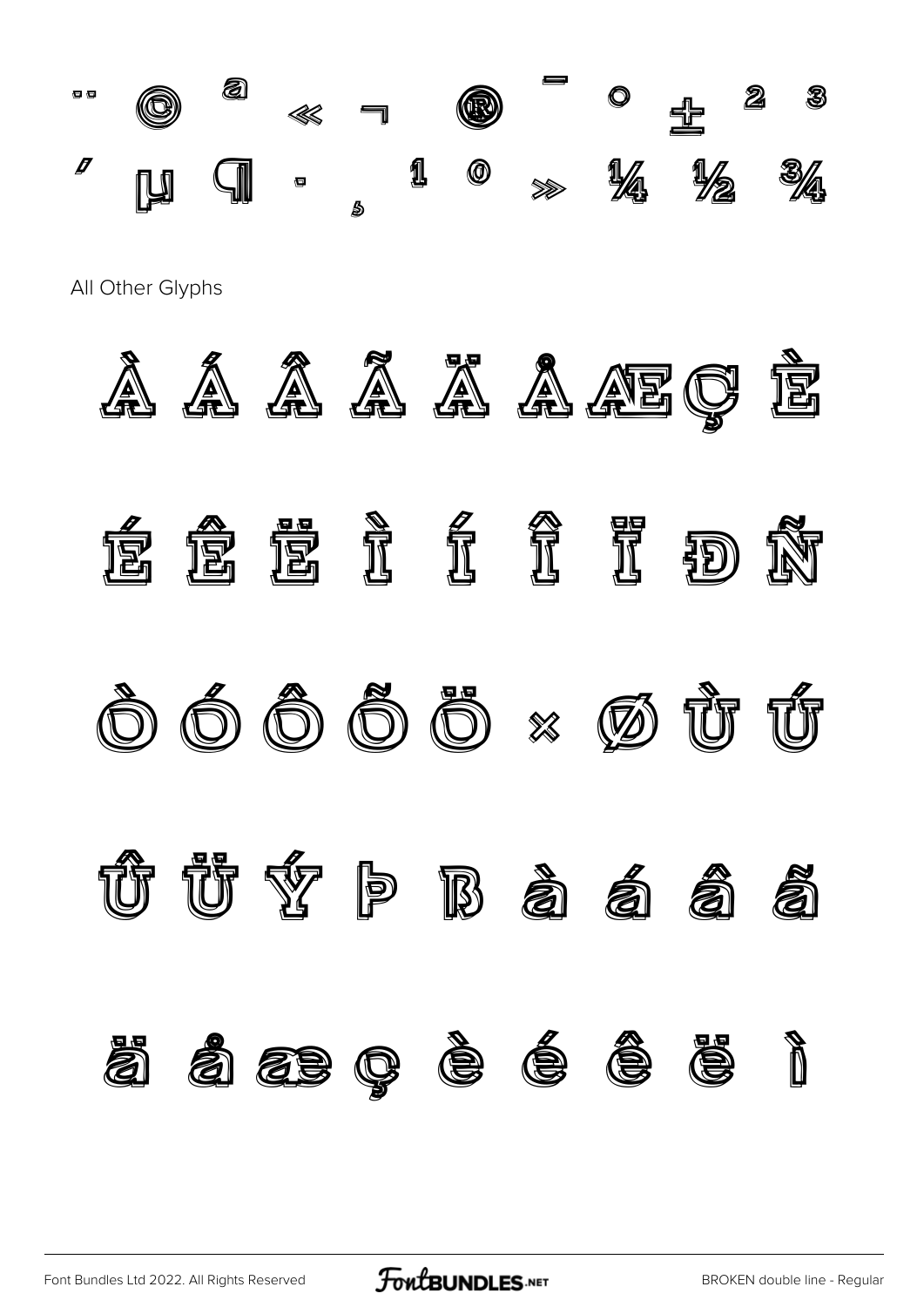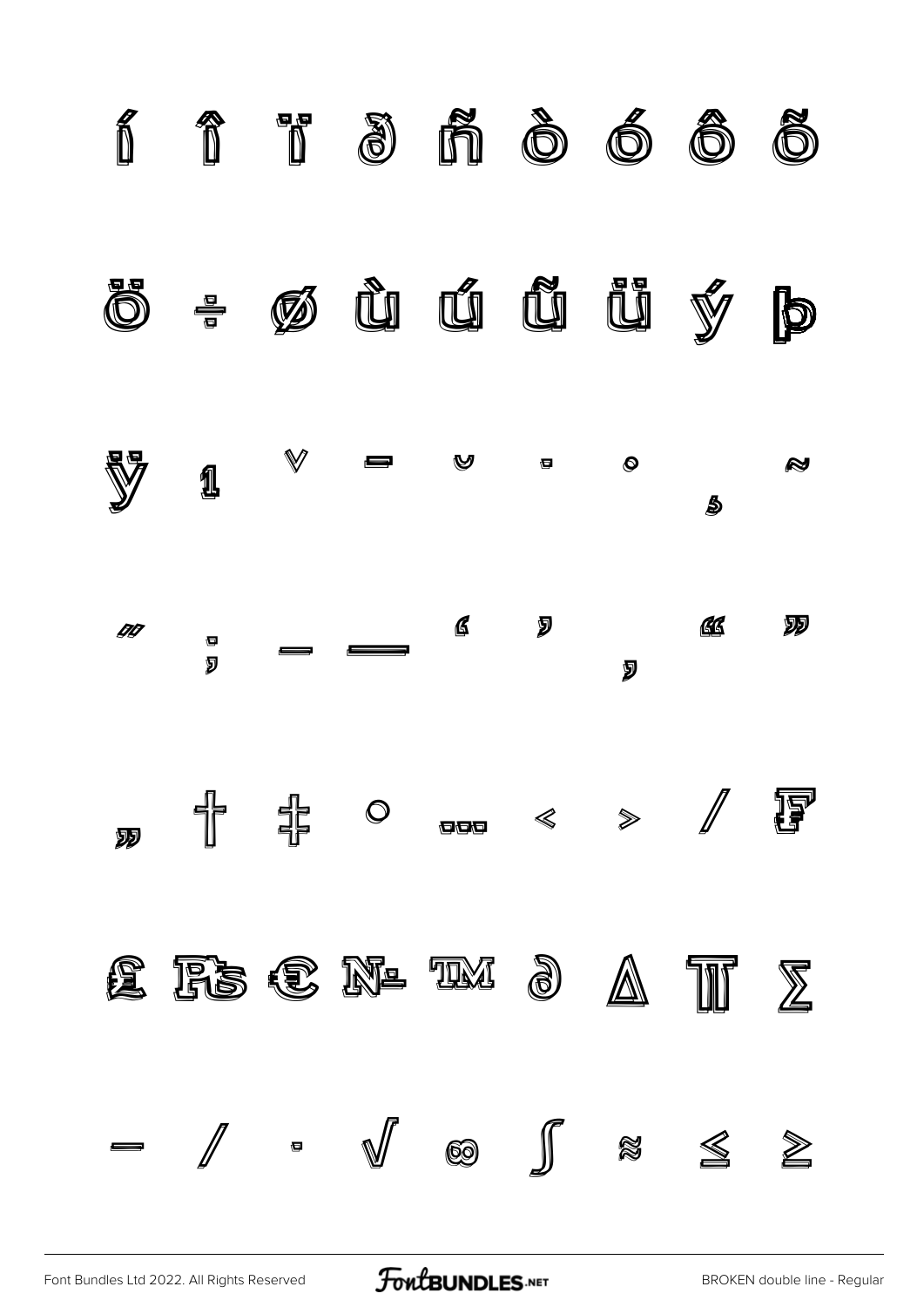# ff fi fi ffififi

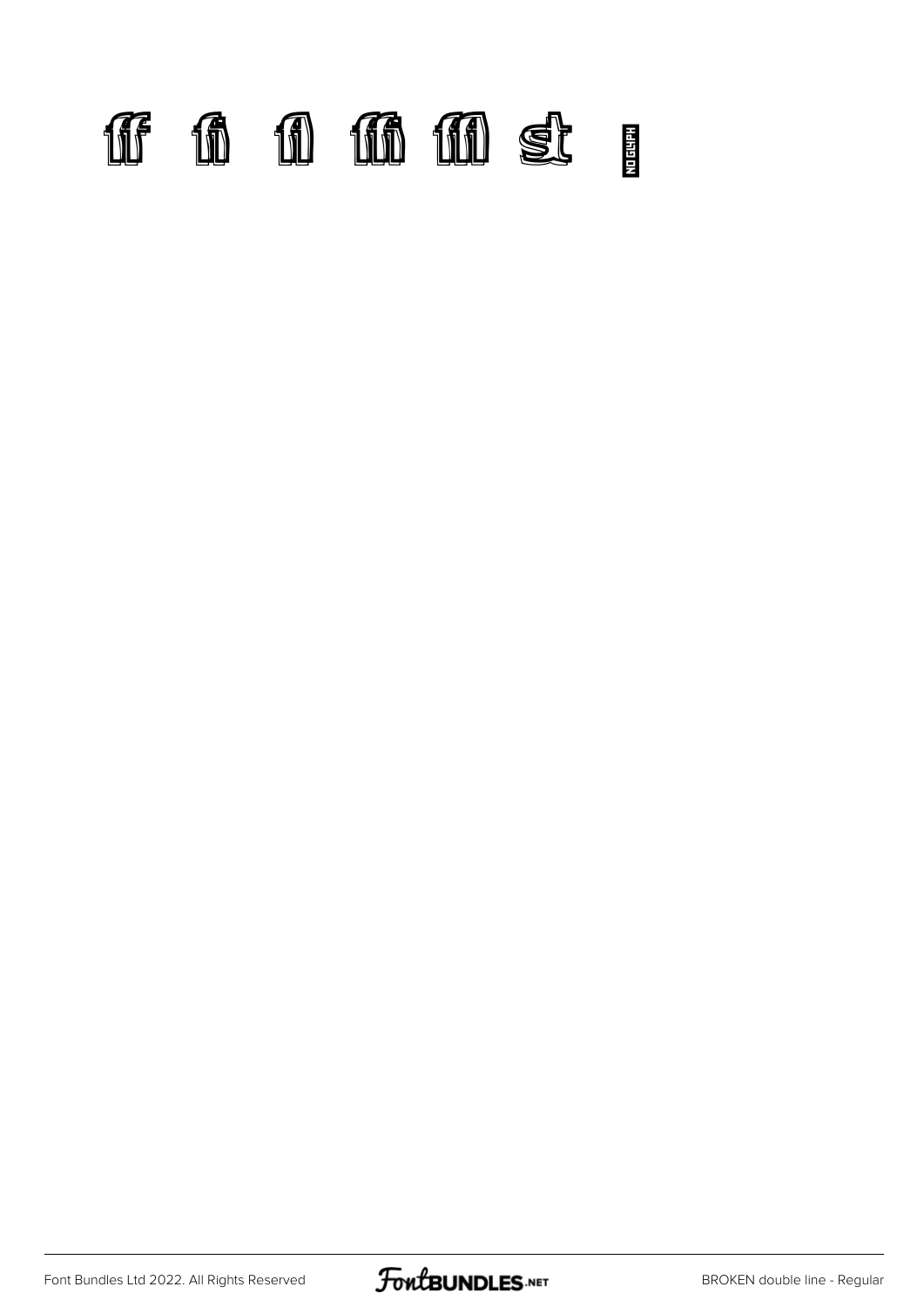#### **BROKEN outline thin - Regular**

**Uppercase Characters** 



Lowercase Characters



**Numbers** 



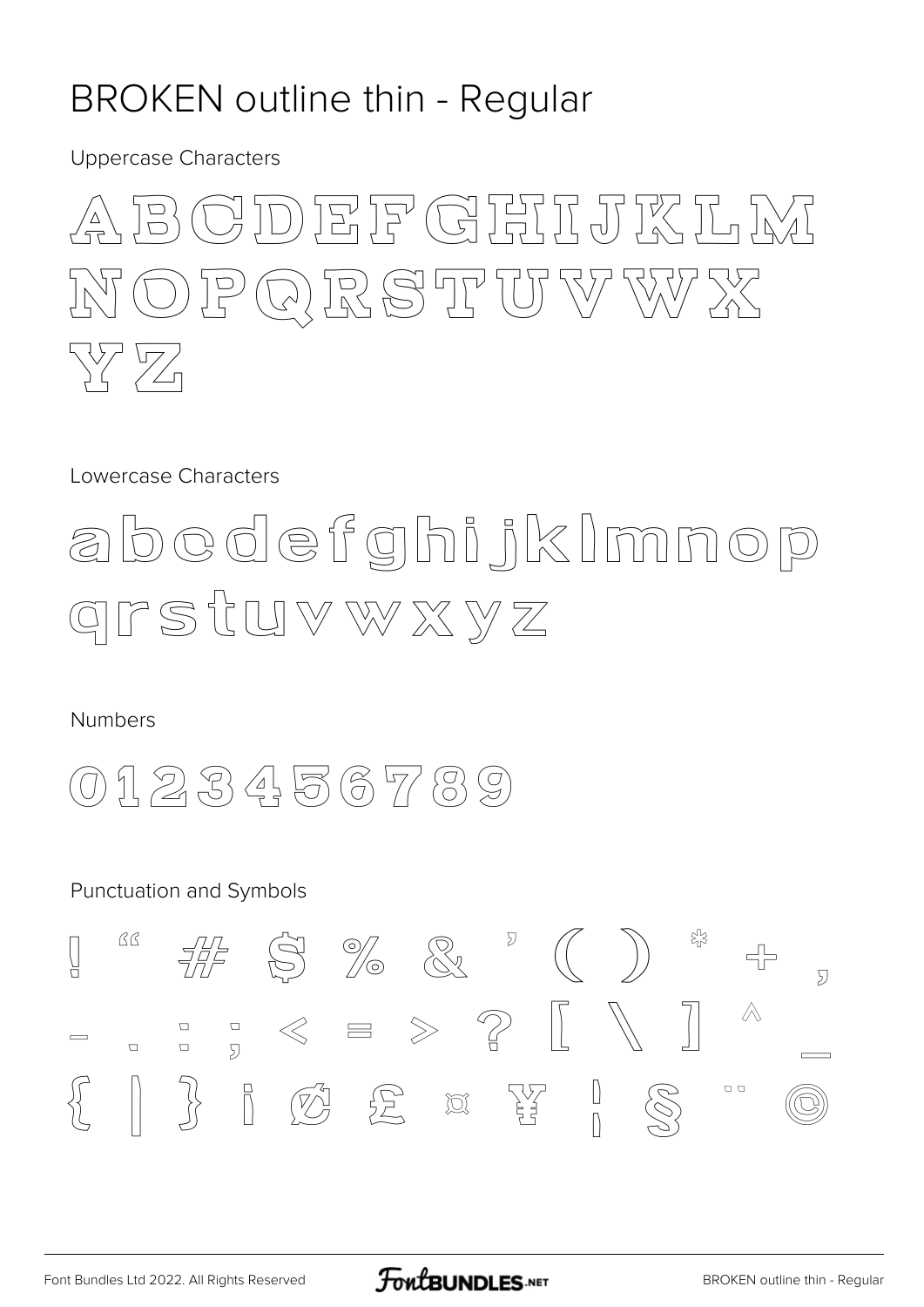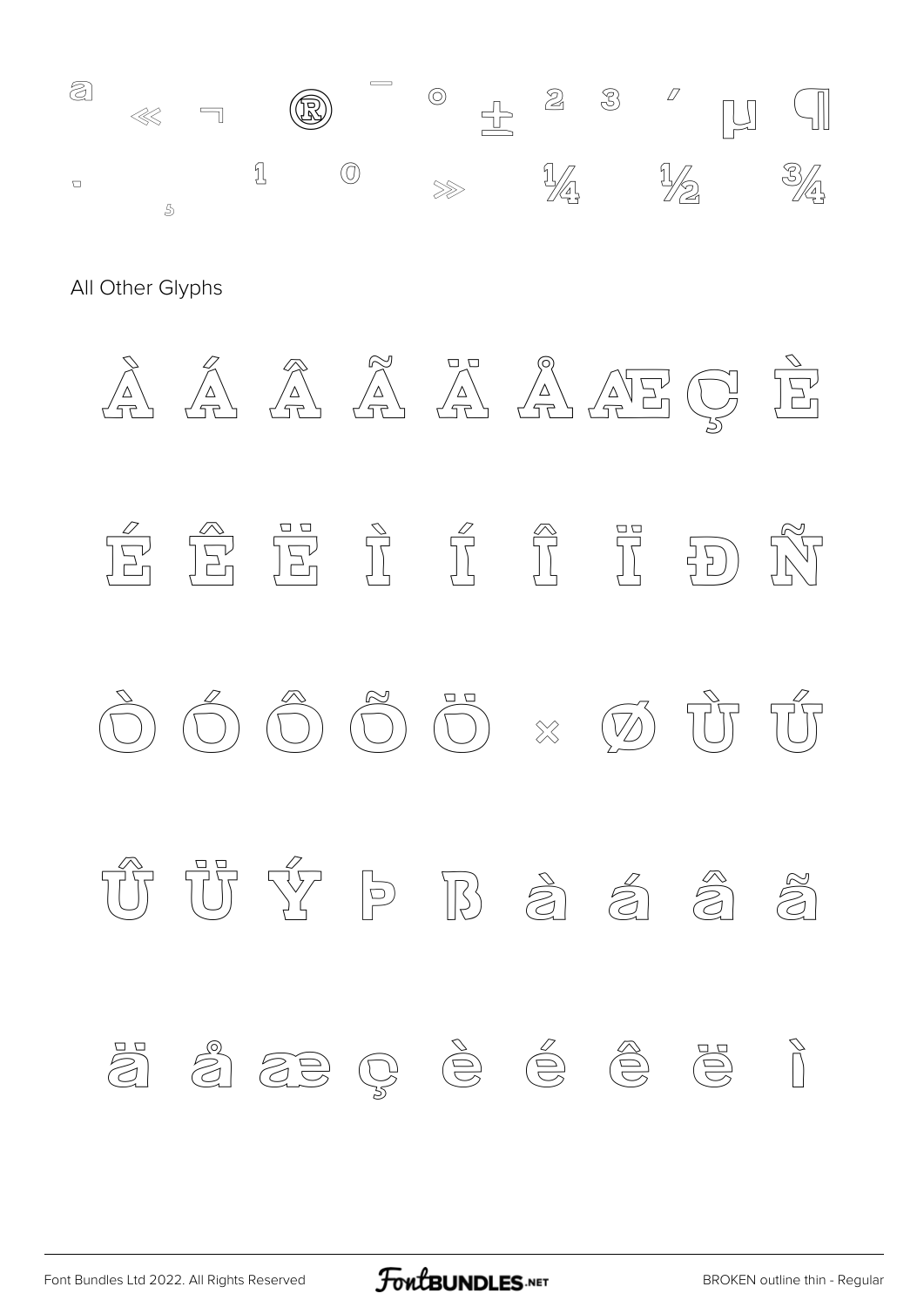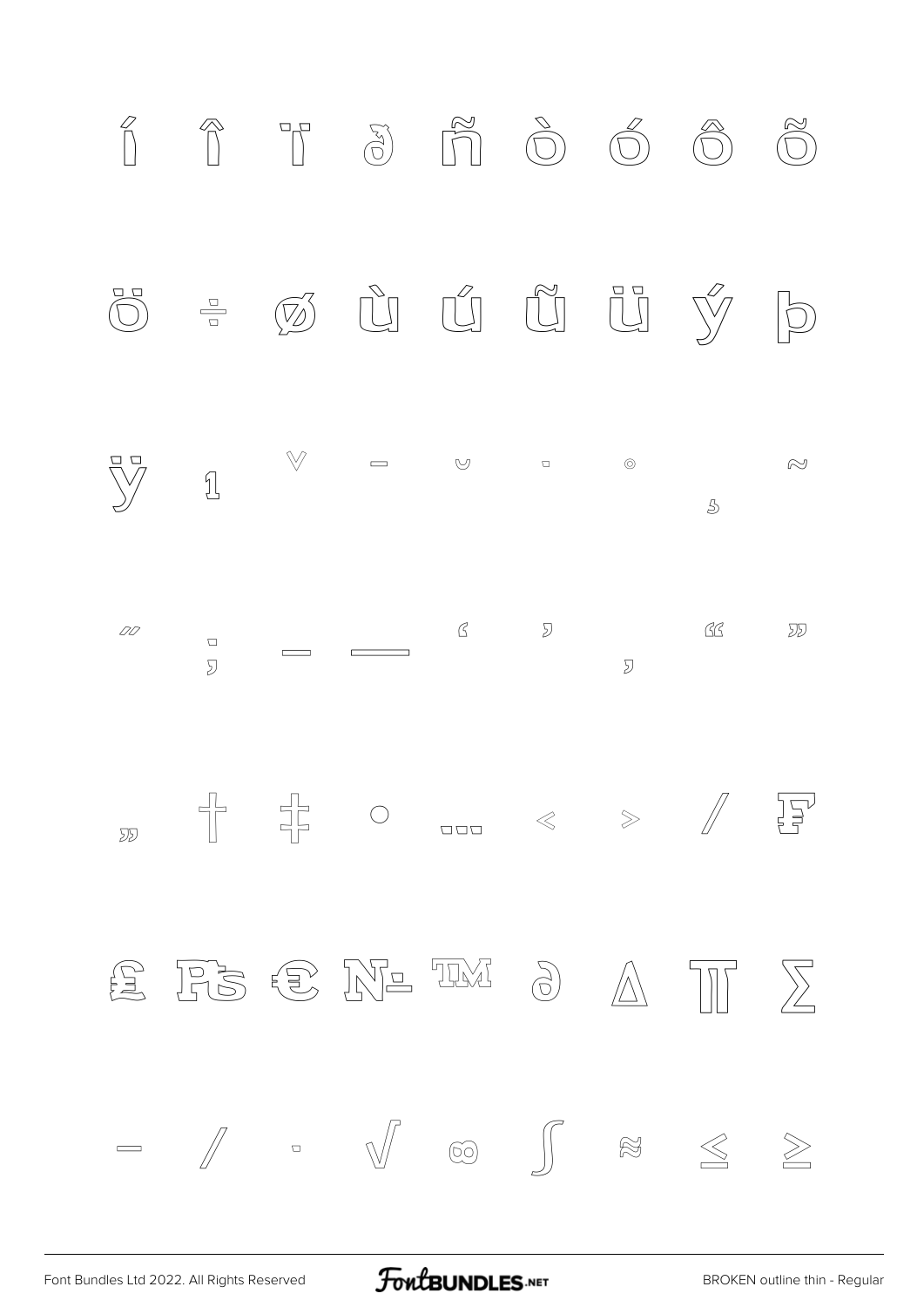### ff fi fil fin fin st

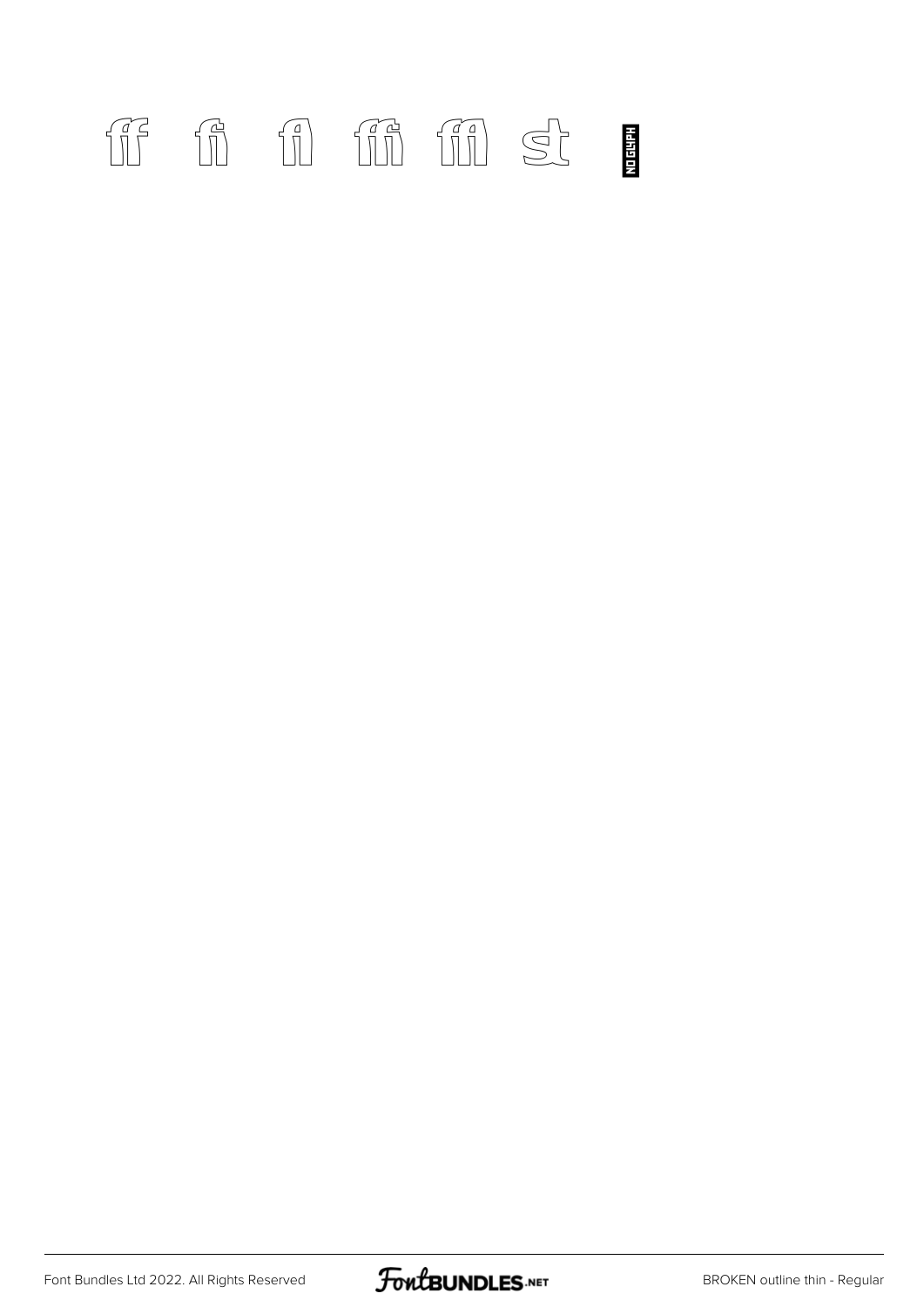#### **BROKEN normal - Regular**

**Uppercase Characters** 

# ABCDEFGHIJKLM NOPQRSTUVWX YZ.

Lowercase Characters

# abcdefghijklmnop qrstuvwxyz

**Numbers** 

#### 0123456789

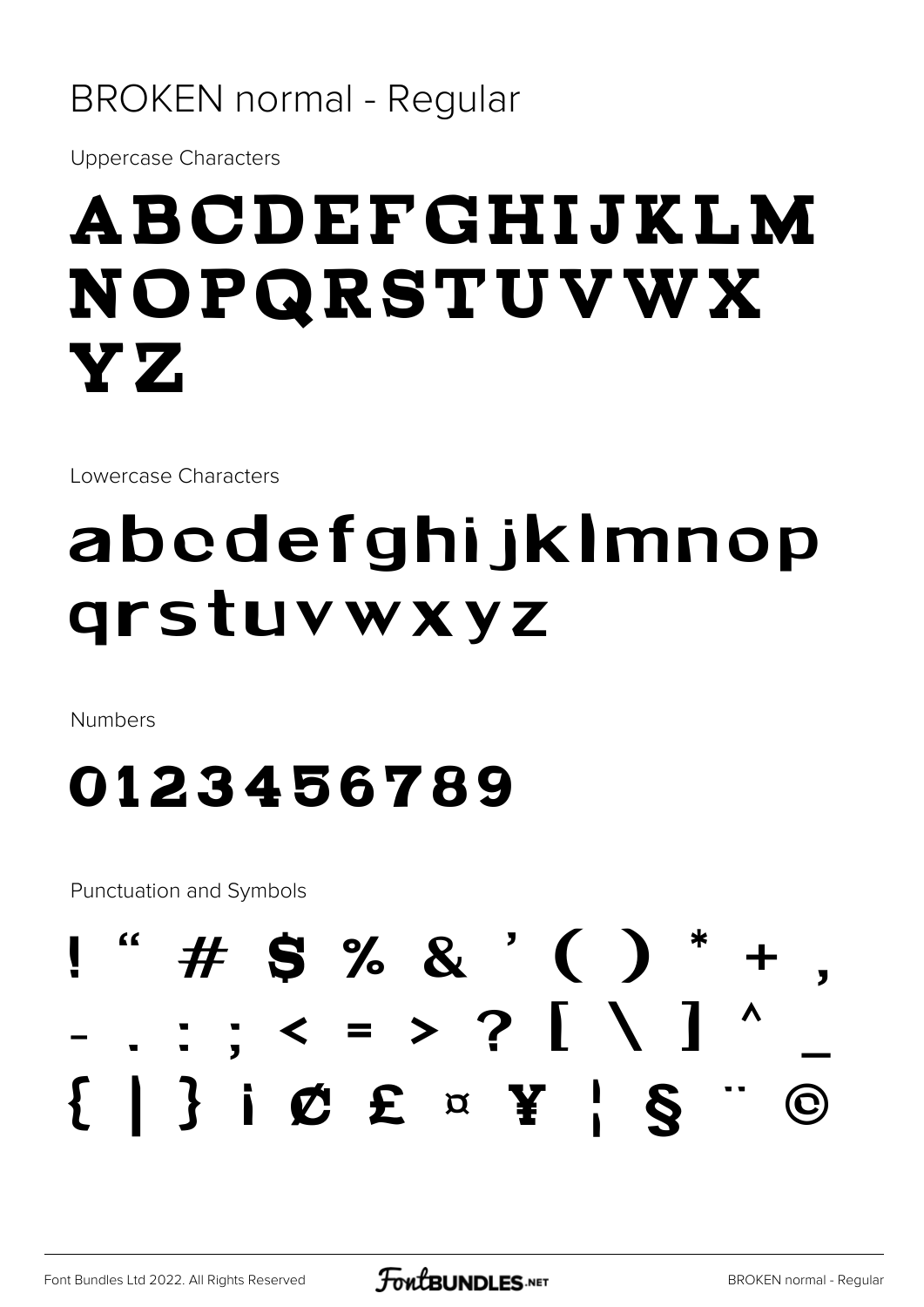$\begin{array}{ccccccccccccccccc} \times & \neg & \mathbb{Q} & \end{array} \begin{array}{ccccccccccccccccc} \circ & \mathbb{L} & \circ & \mathbb{R} & \circ & \mathbb{R} & \mathbb{R} & \end{array} \begin{array}{ccccccccccccccccccccc} \mathbb{R} & \mathbb{R} & \mathbb{R} & \mathbb{R} & \mathbb{R} & \mathbb{R} & \mathbb{R} & \mathbb{R} & \mathbb{R} & \mathbb{R} & \mathbb{R} & \mathbb{R} & \mathbb{R} & \mathbb{R} & \mathbb{R} & \mathbb{R} & \mathbb{R} & \mathbb{R} &$ a  $\gg$   $\frac{1}{4}$   $\frac{1}{2}$  $\overline{\mathbf{o}}$  $\mathbf{1}$  $\frac{3}{4}$  $\overline{\mathbf{A}}$ 

All Other Glyphs

# À Á Â Ã Ä Ä Å Æ Ç È ÉÊËIÍÎĪĐÑ ÒÓÔÔÖרÙÚ ÛÜÝÞBàáâã äåæçèéêë ì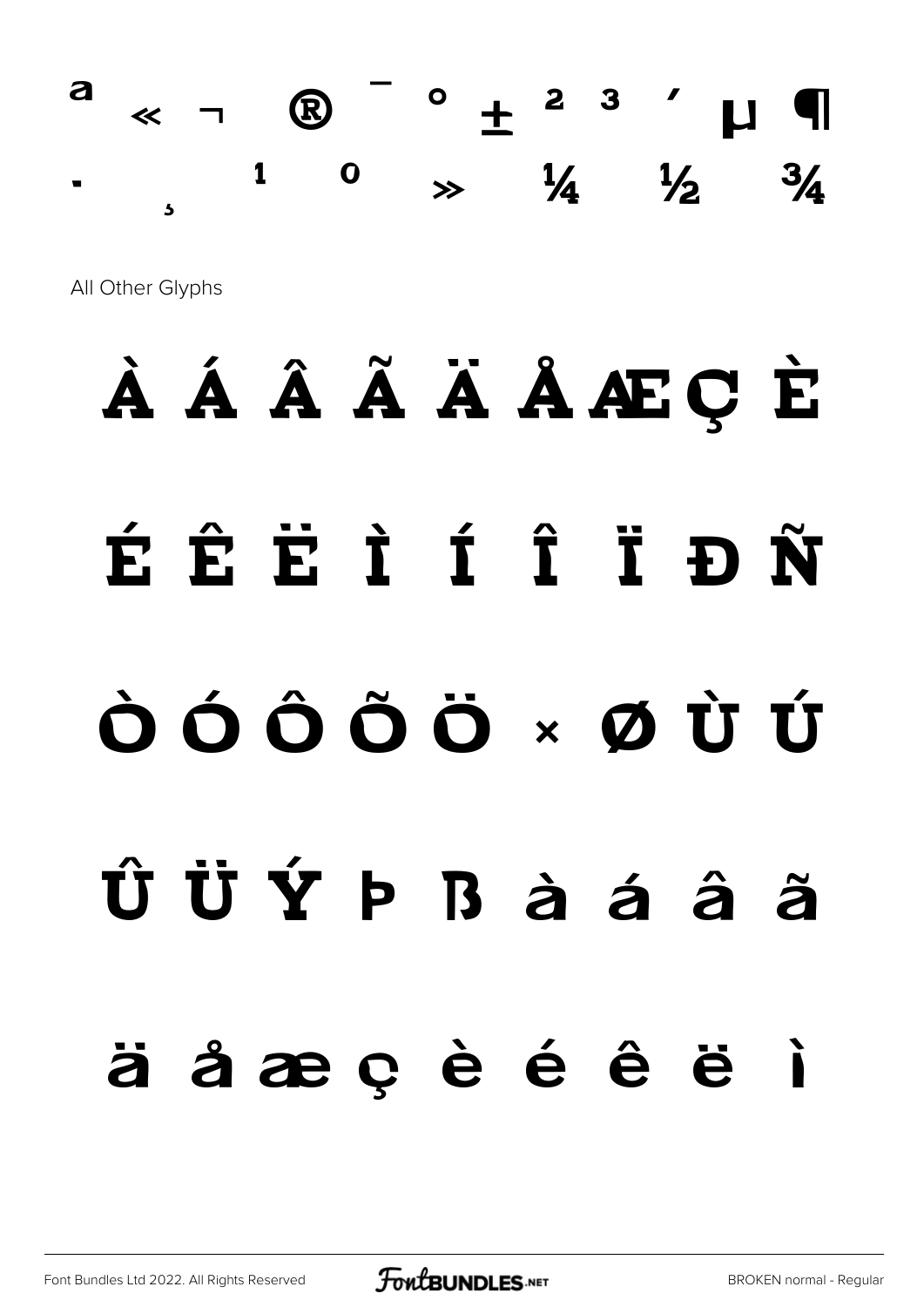# í î ï ð ñ ò ó ô õ

#### ö ÷ ø ù ú û ü ý þ



# " † ‡ • … ‹ › ⁄ ₣

# ₤ ₧ € № ™ ∂ ∆ ∏ ∑

− ∕ ∙ √ ∞ ∫ ≈ ≤ ≥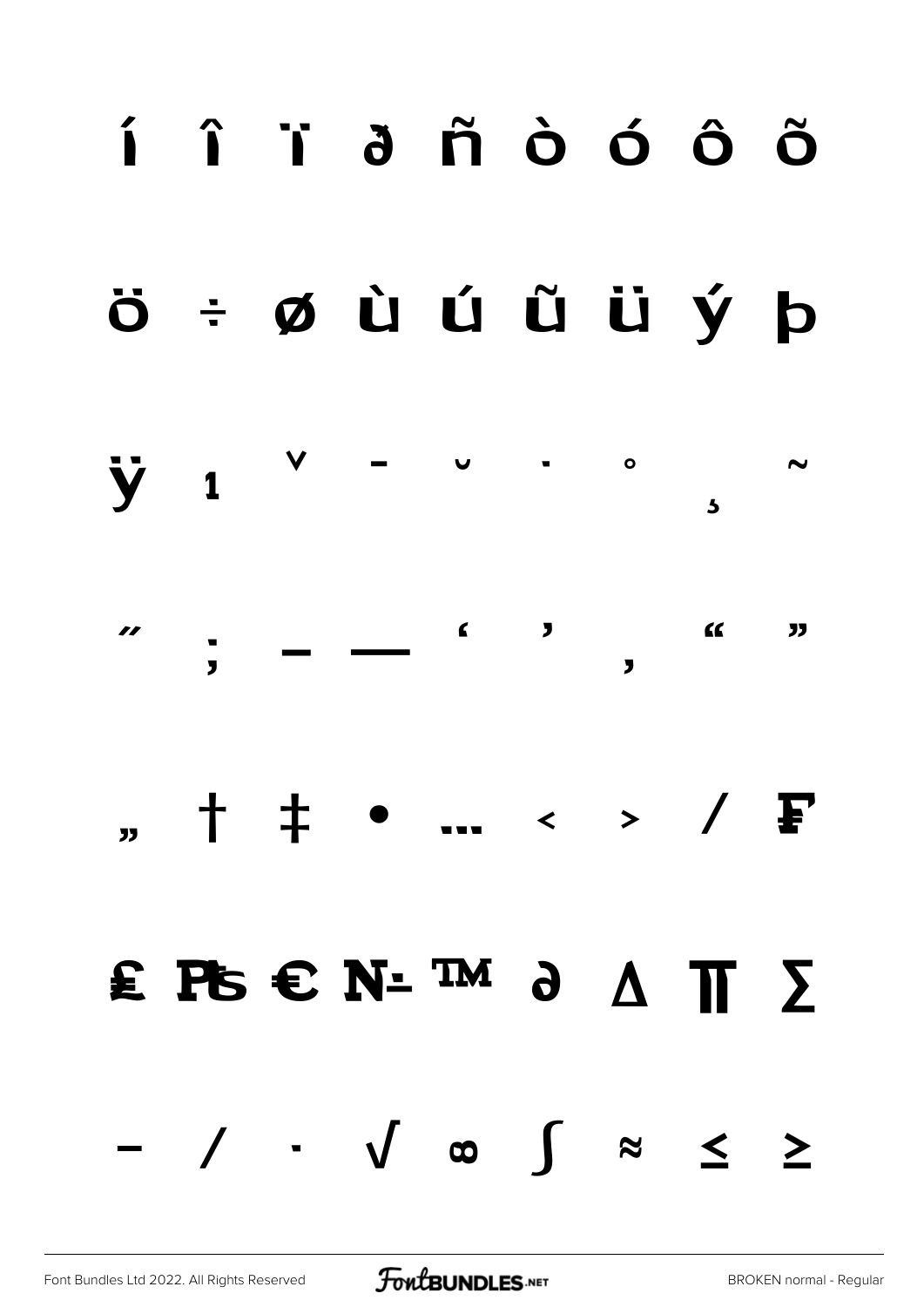# ff fi fi ffi ffi st p

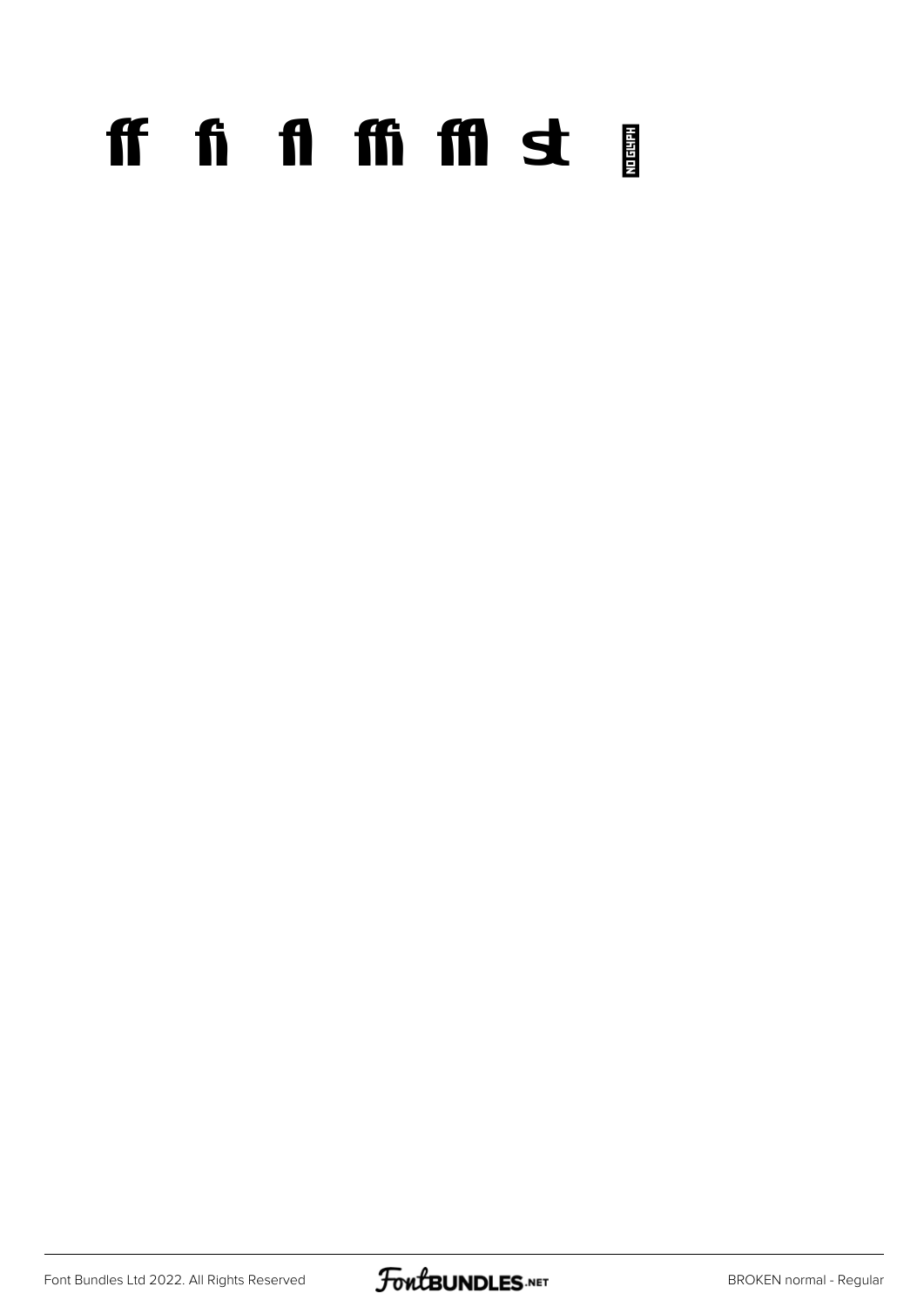#### **BROKEN** depth - Regular

**Uppercase Characters** 

### ABGDEFGEILA MNOPORSTUY WY XX YZ Z

Lowercase Characters

# abodefghijklmn OPGFSTUVWXYZ

**Numbers** 

 $0123456789$ 

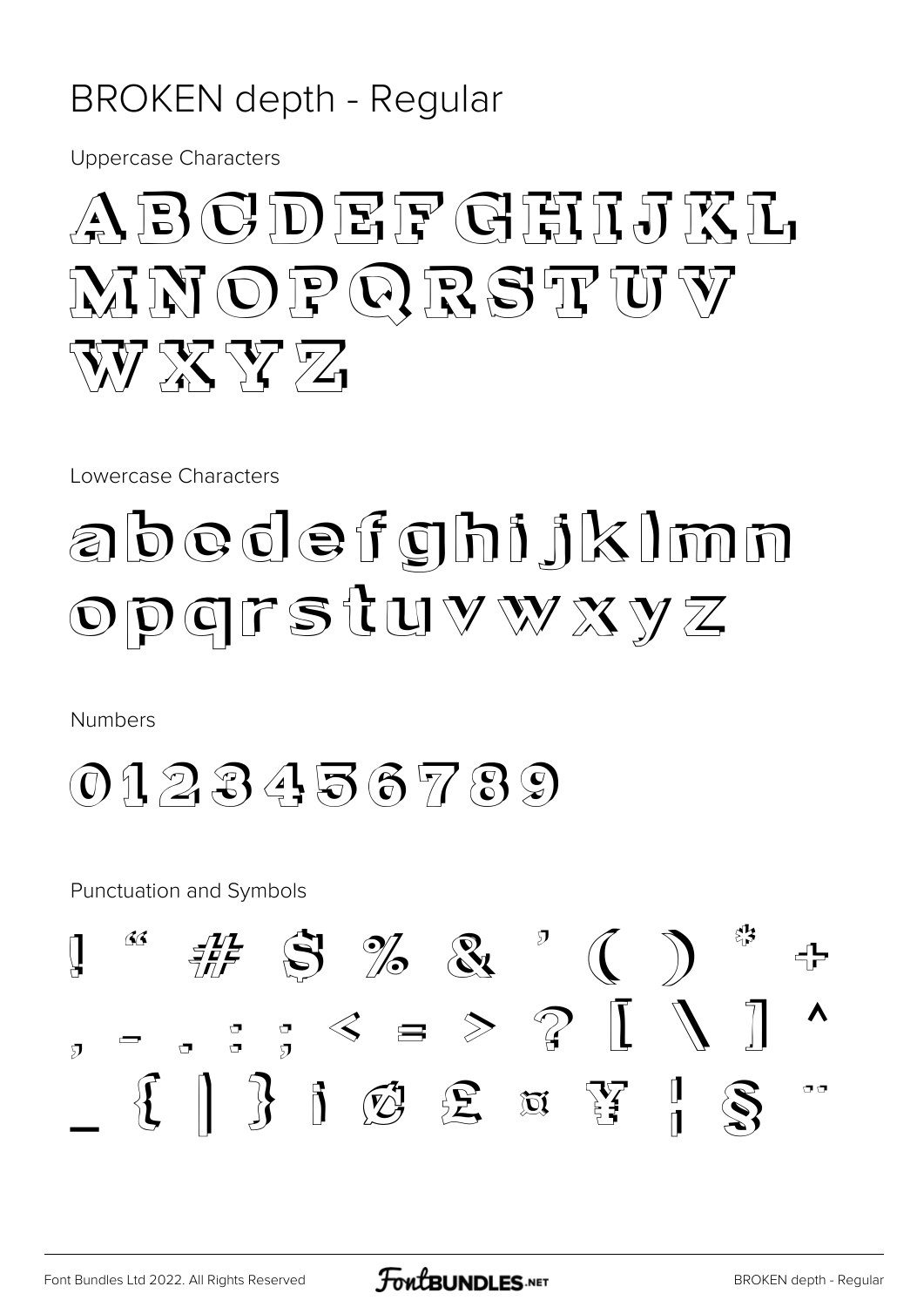

All Other Glyphs

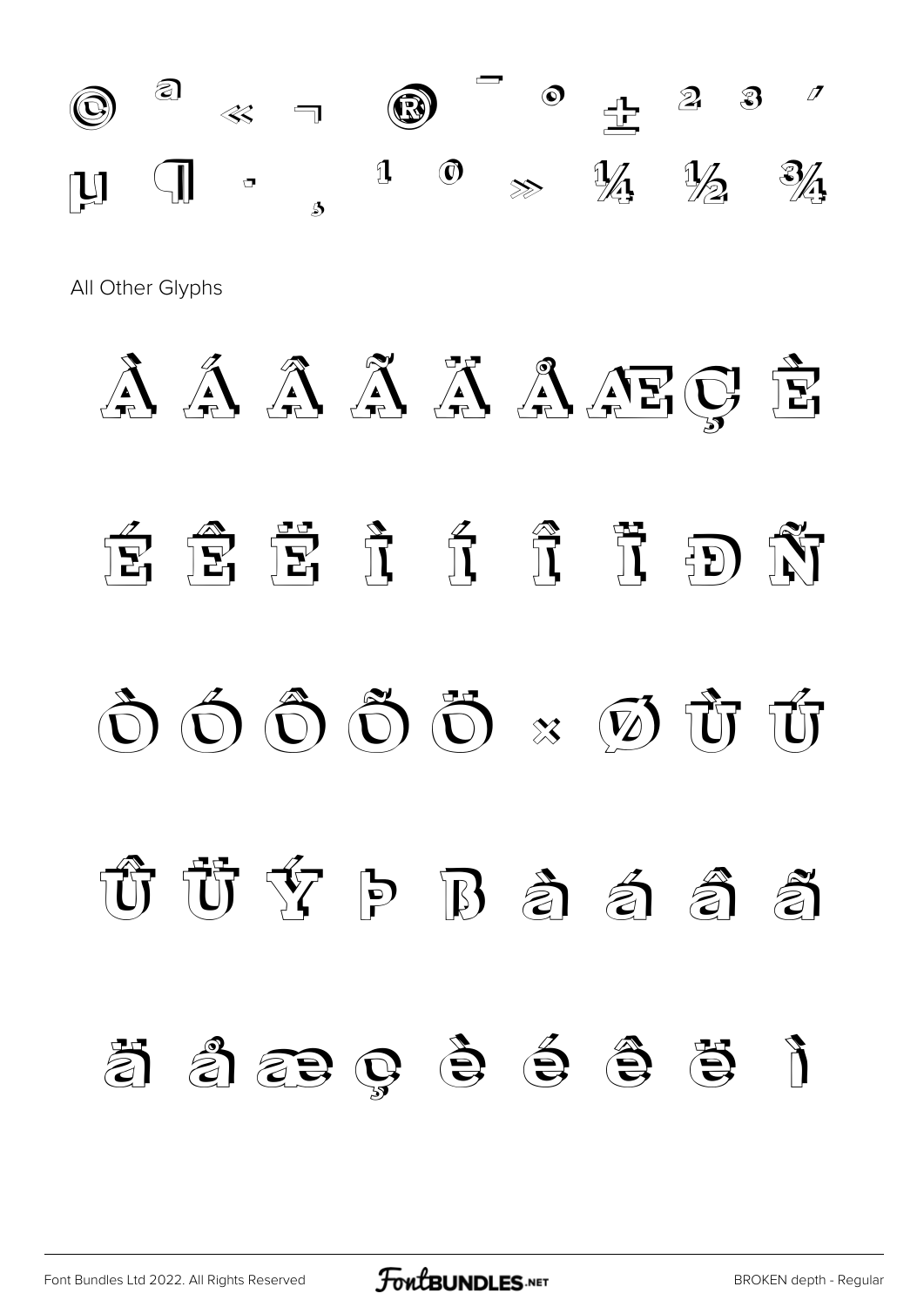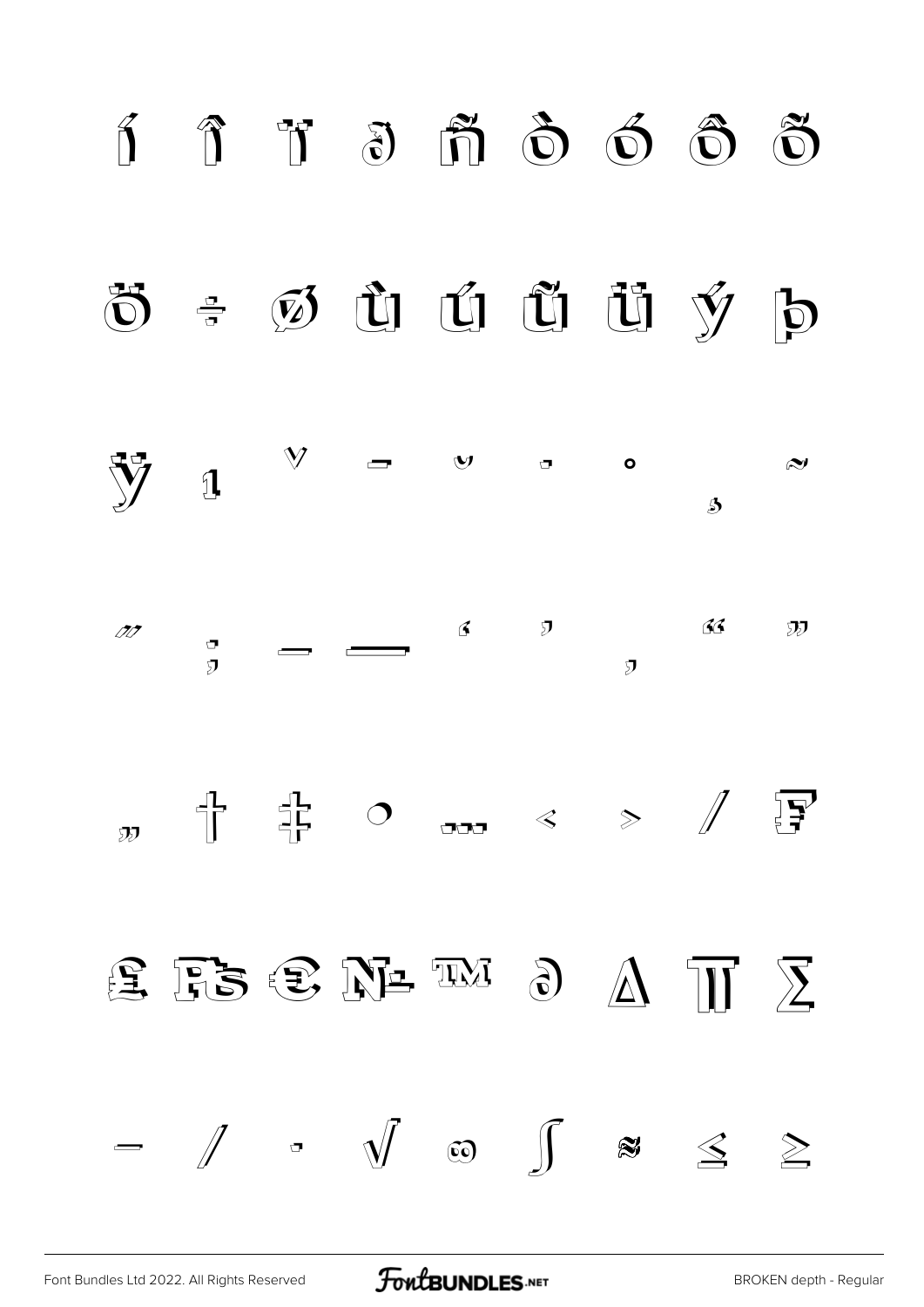# ff fi fl ffi ffl st

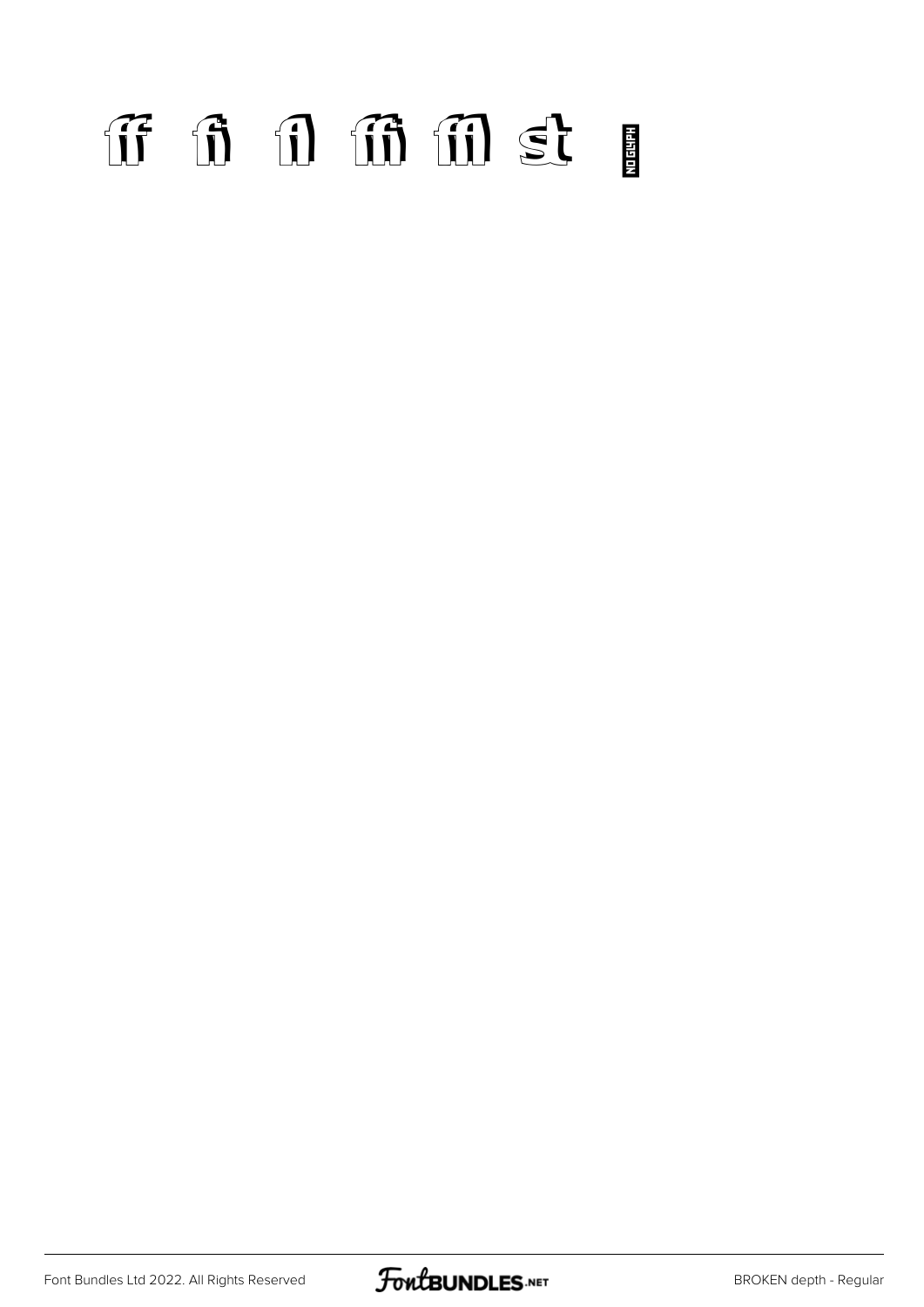#### **BROKEN shade - Regular**

**Uppercase Characters** 

### ABCDEF GHIJKLN NOPORSTUVWX 77 Z

Lowercase Characters

### อbodอธิตกับโรโกกออ  $75$  tuy w x y z

**Numbers** 

0123433739

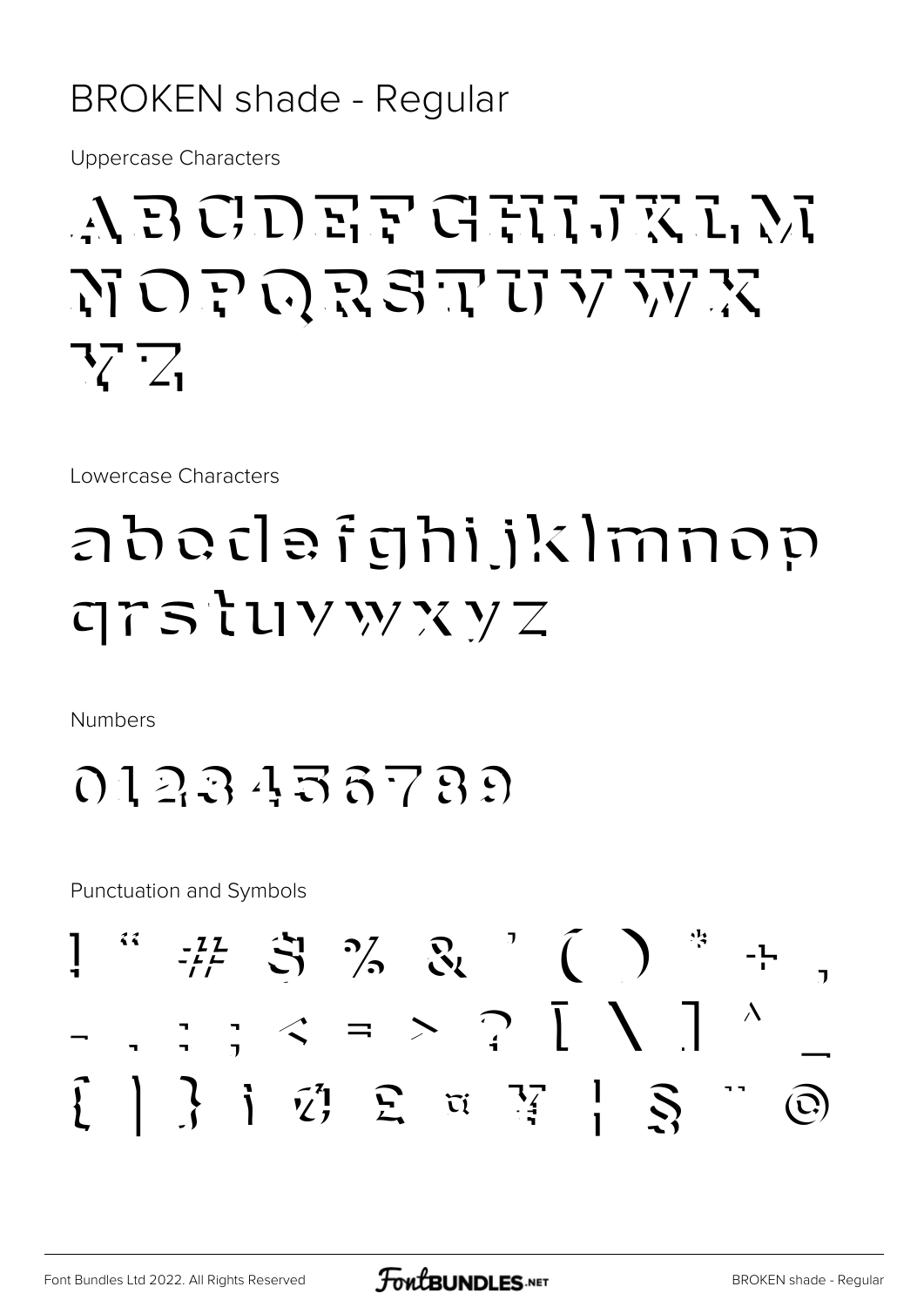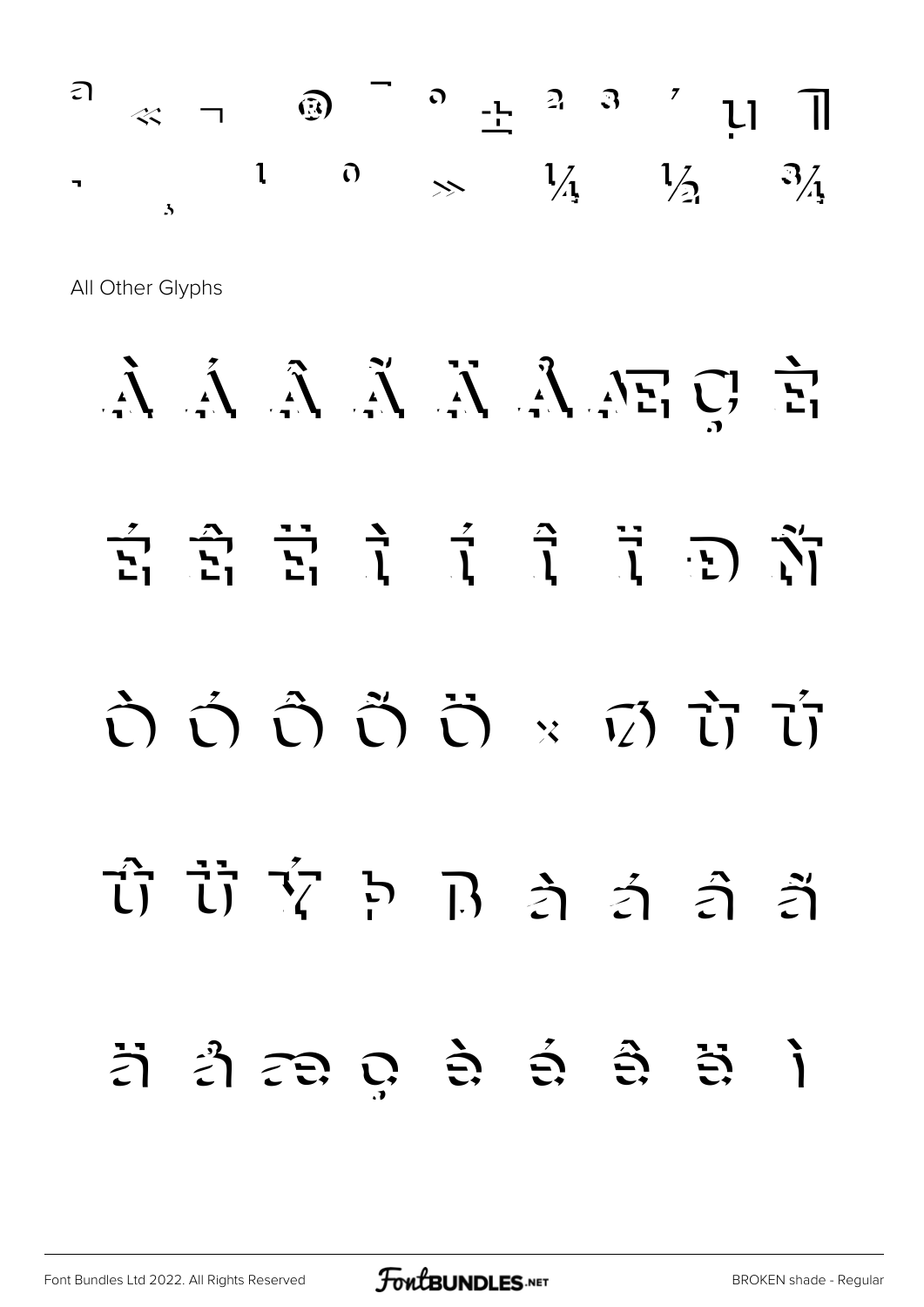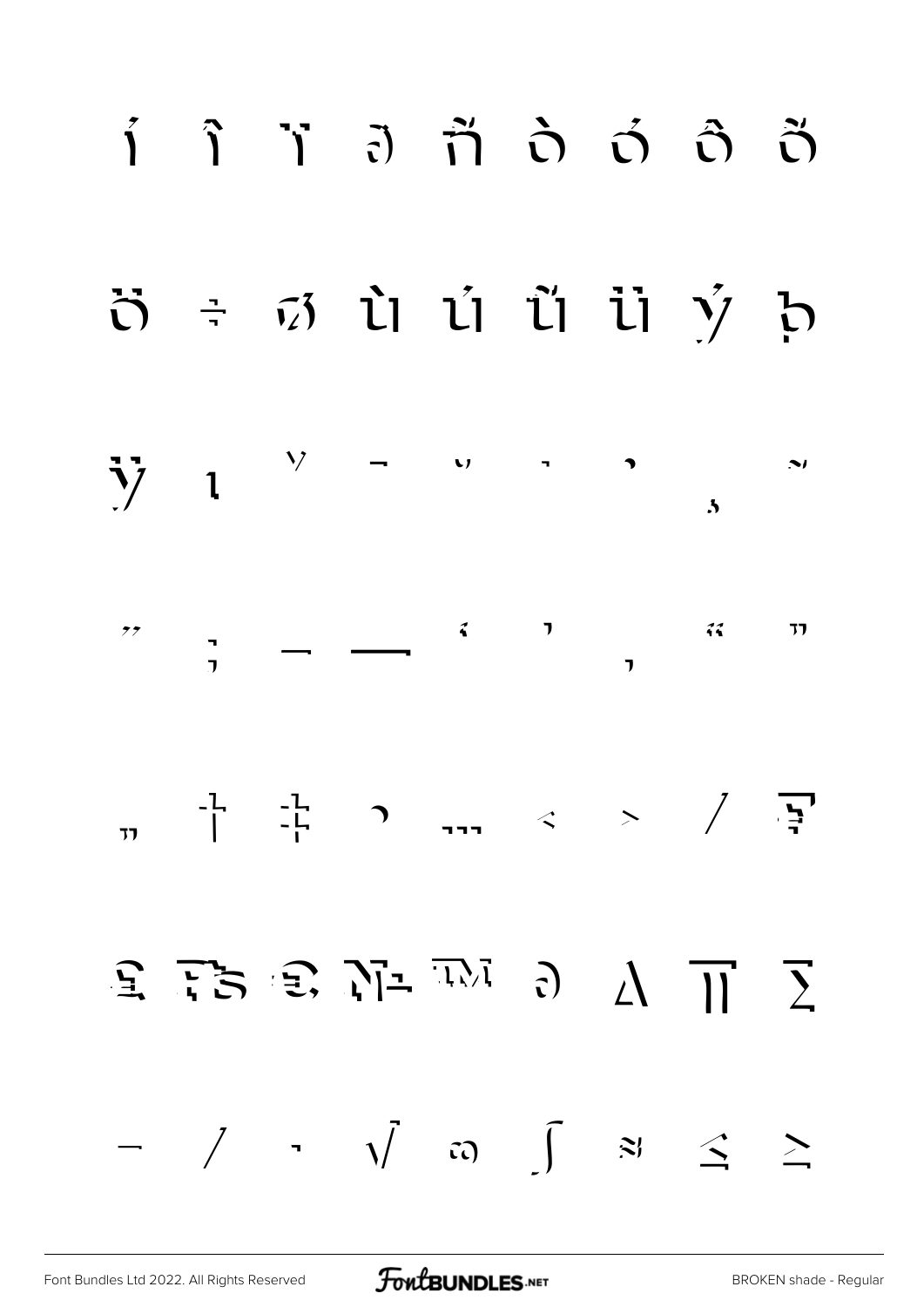# $\tilde{\mathfrak{n}}$   $\tilde{\mathfrak{n}}$   $\tilde{\mathfrak{n}}$   $\tilde{\mathfrak{m}}$   $\tilde{\mathfrak{m}}$   $\tilde{\mathfrak{m}}$   $\tilde{\mathfrak{m}}$

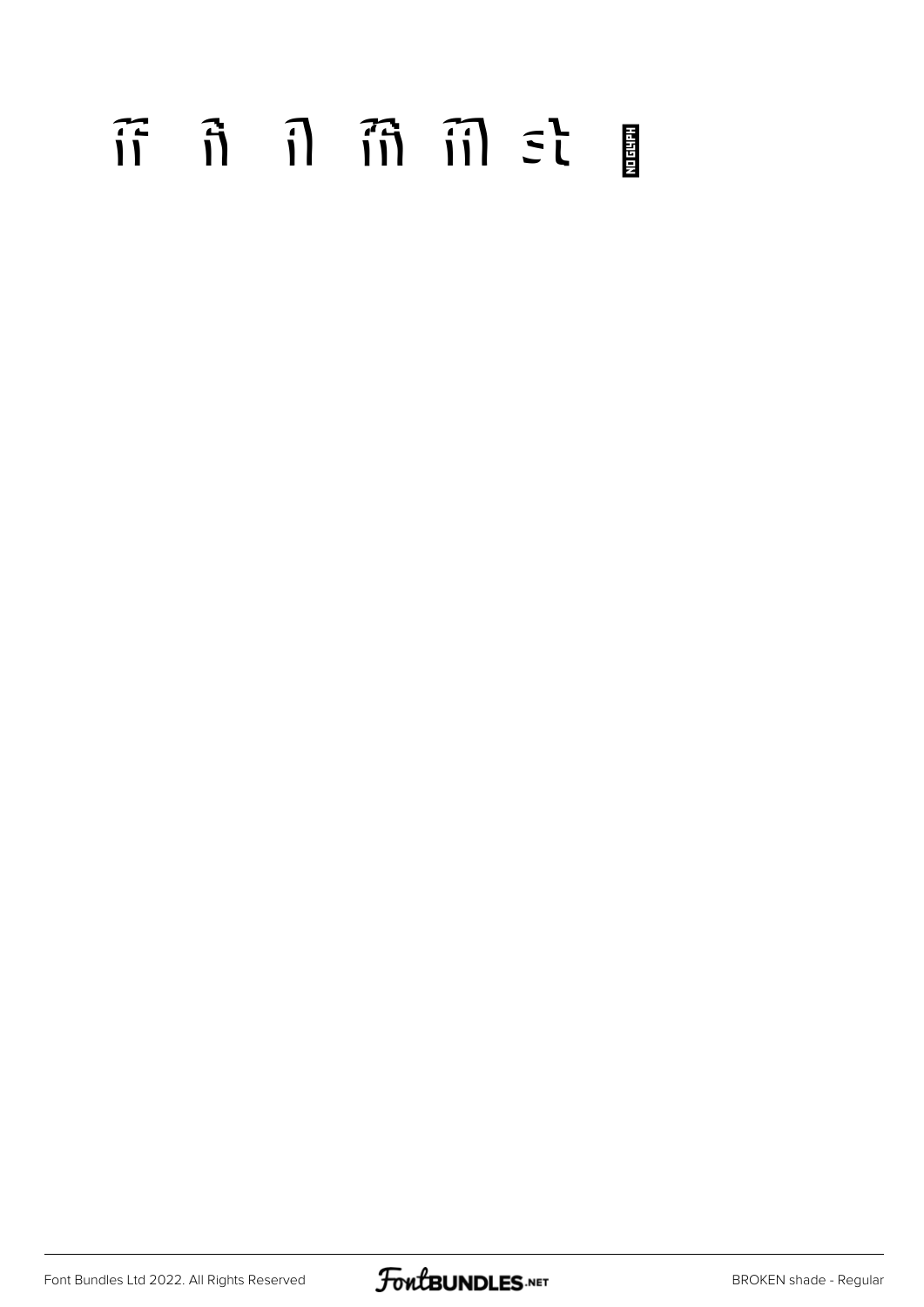#### **BROKEN split - Regular**

**Uppercase Characters** 

### ABCDEFGHIJKLM NOPQRSTUVWX  $\mathbf{Y}\, \mathbf{Z}$

Lowercase Characters

### abcdefghijkImnop **Grstuvwxyz**

**Numbers** 

0123456789

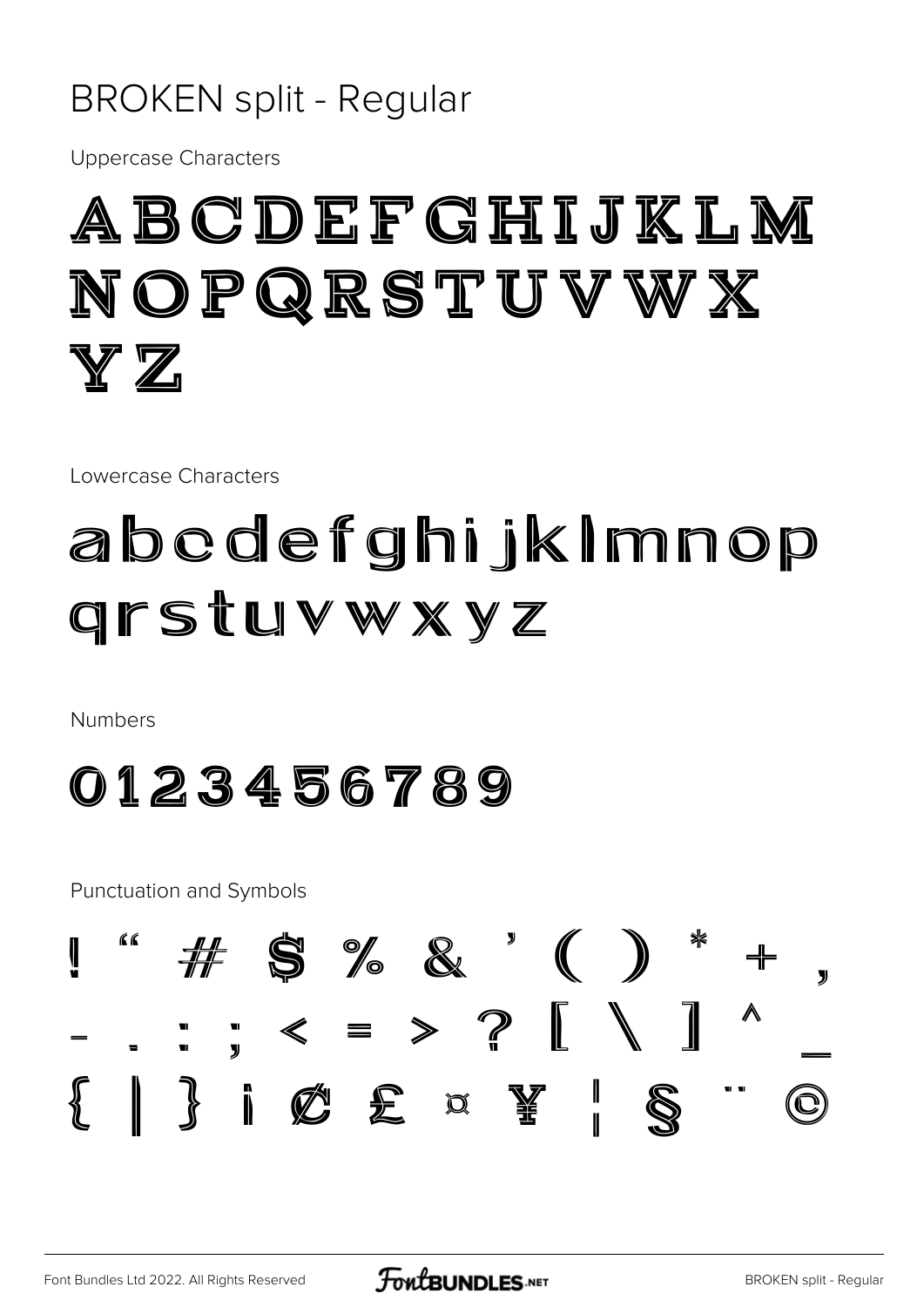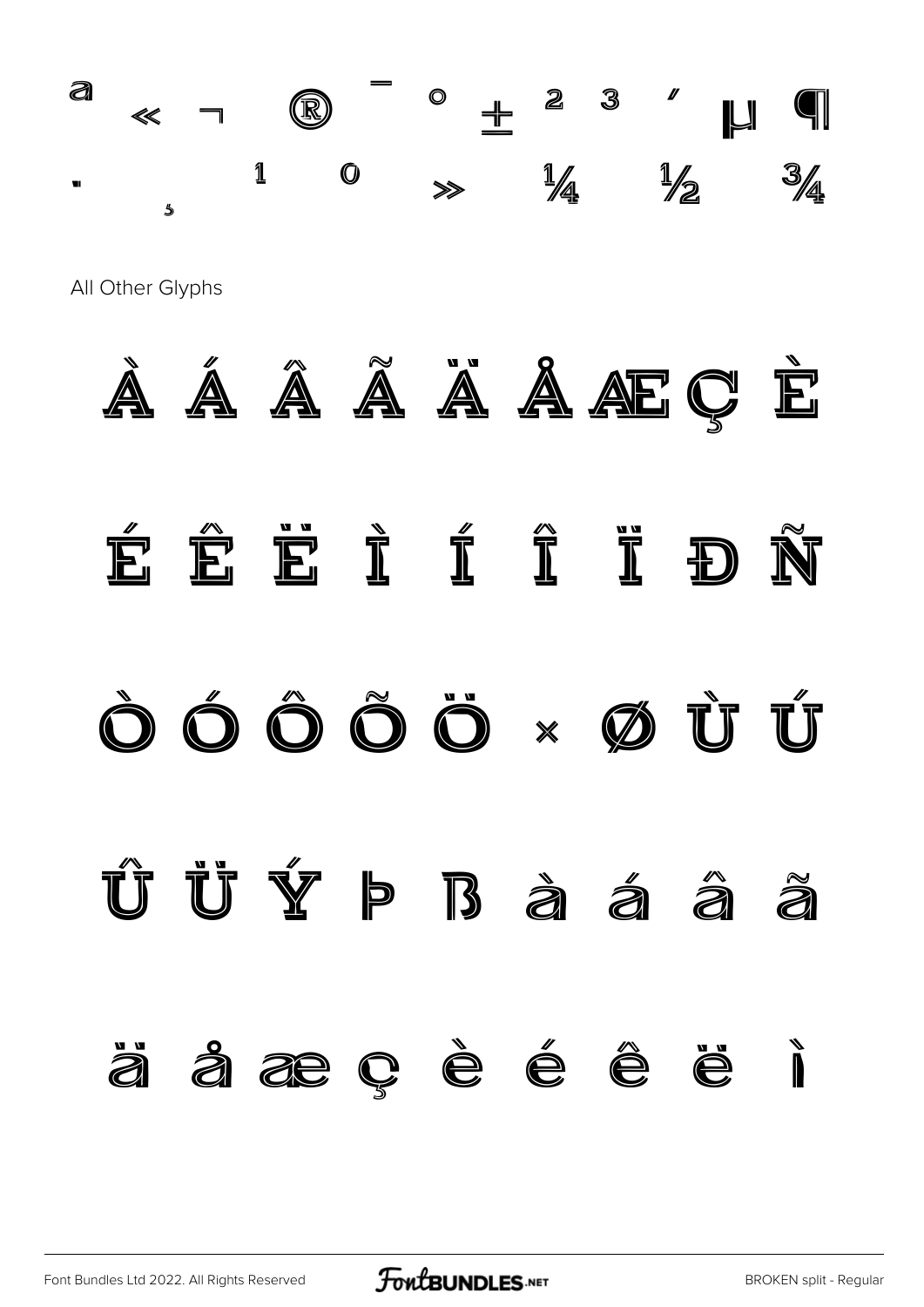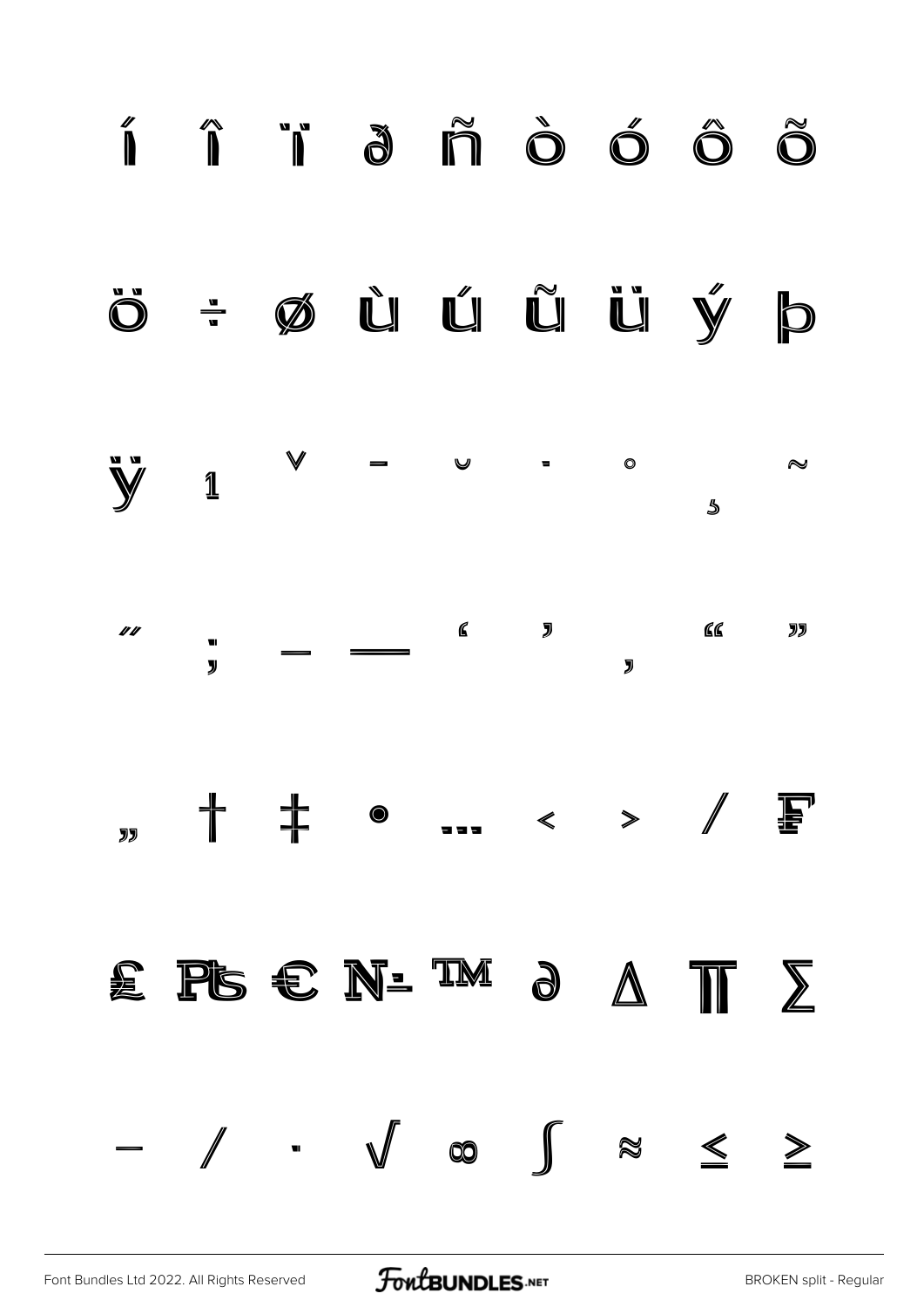### ff fi fi ffi ffi st p

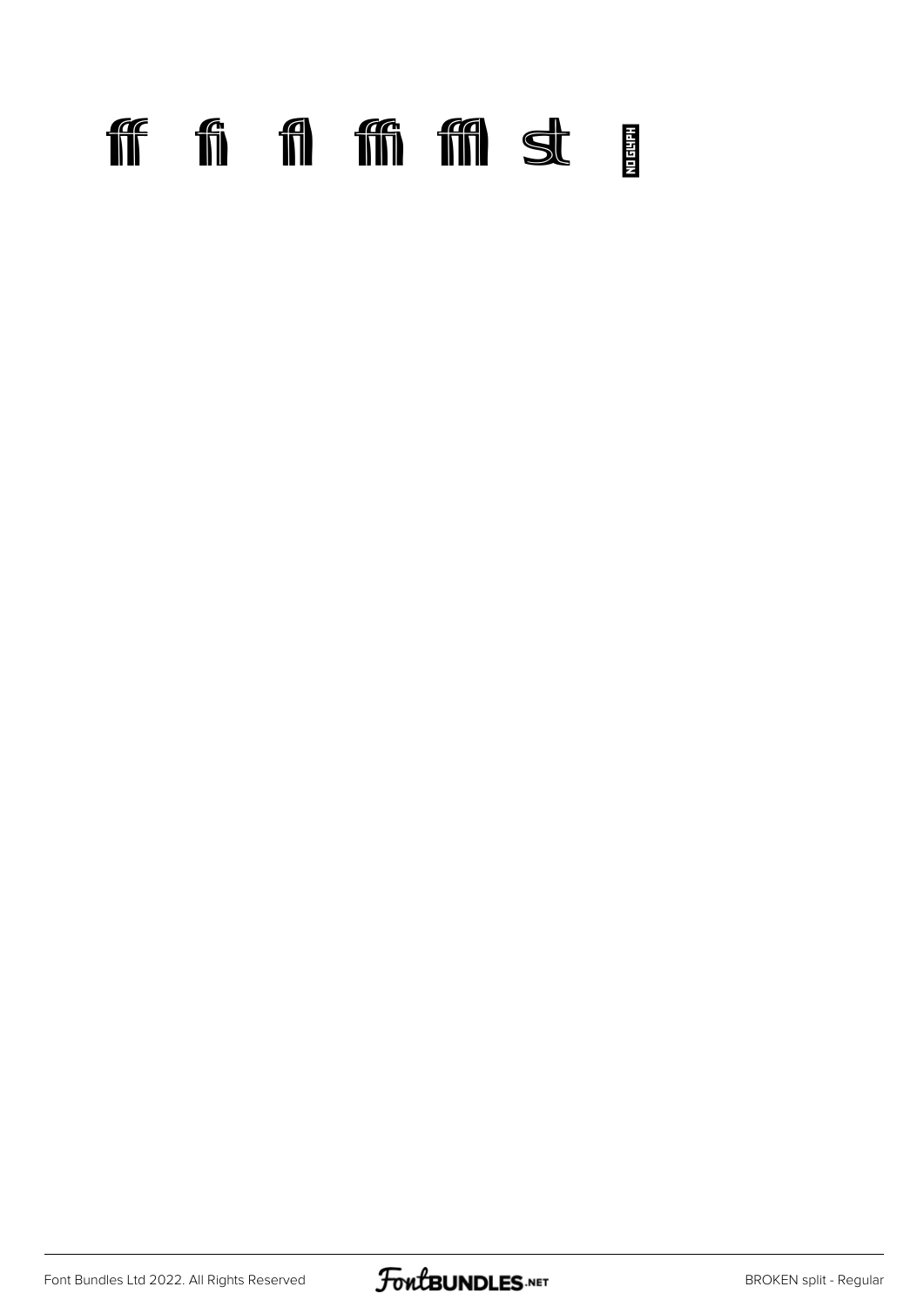#### **BROKEN thin - Regular**

**Uppercase Characters** 

### ABCDEFGHIJKI, M NOPQRSTUVWX YZ.

Lowercase Characters

#### abcdefghijkImnop grstuvwxyz

**Numbers** 



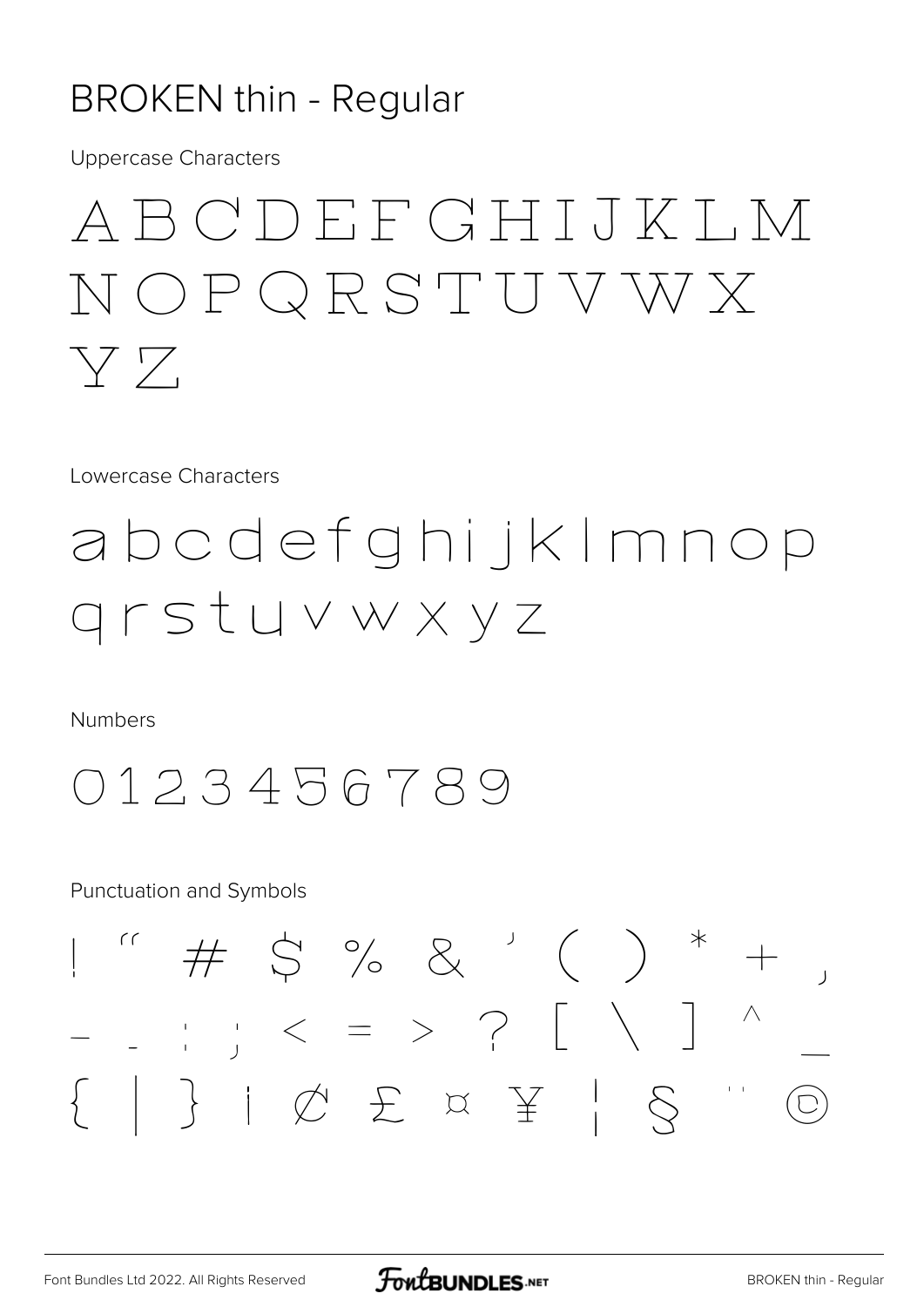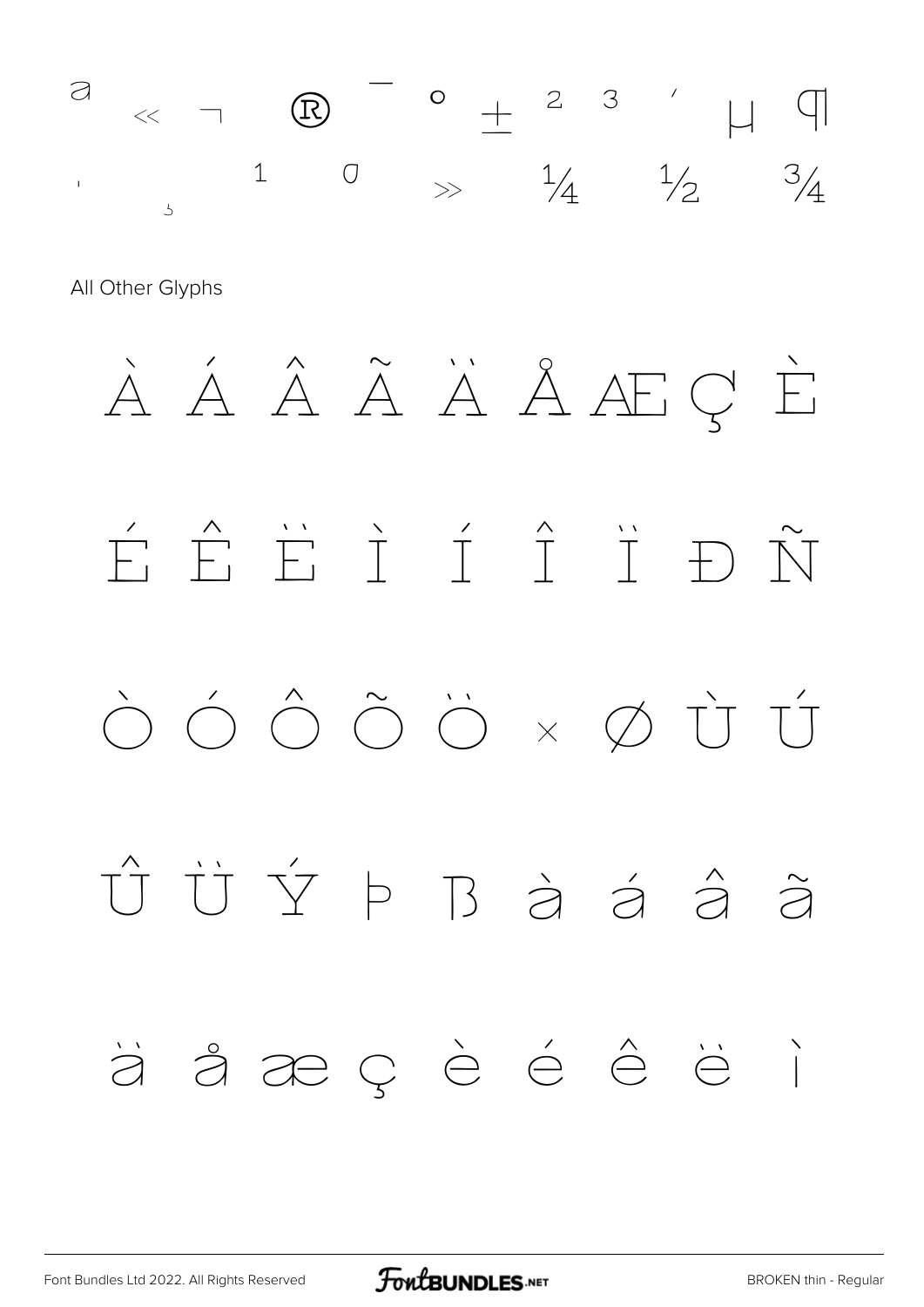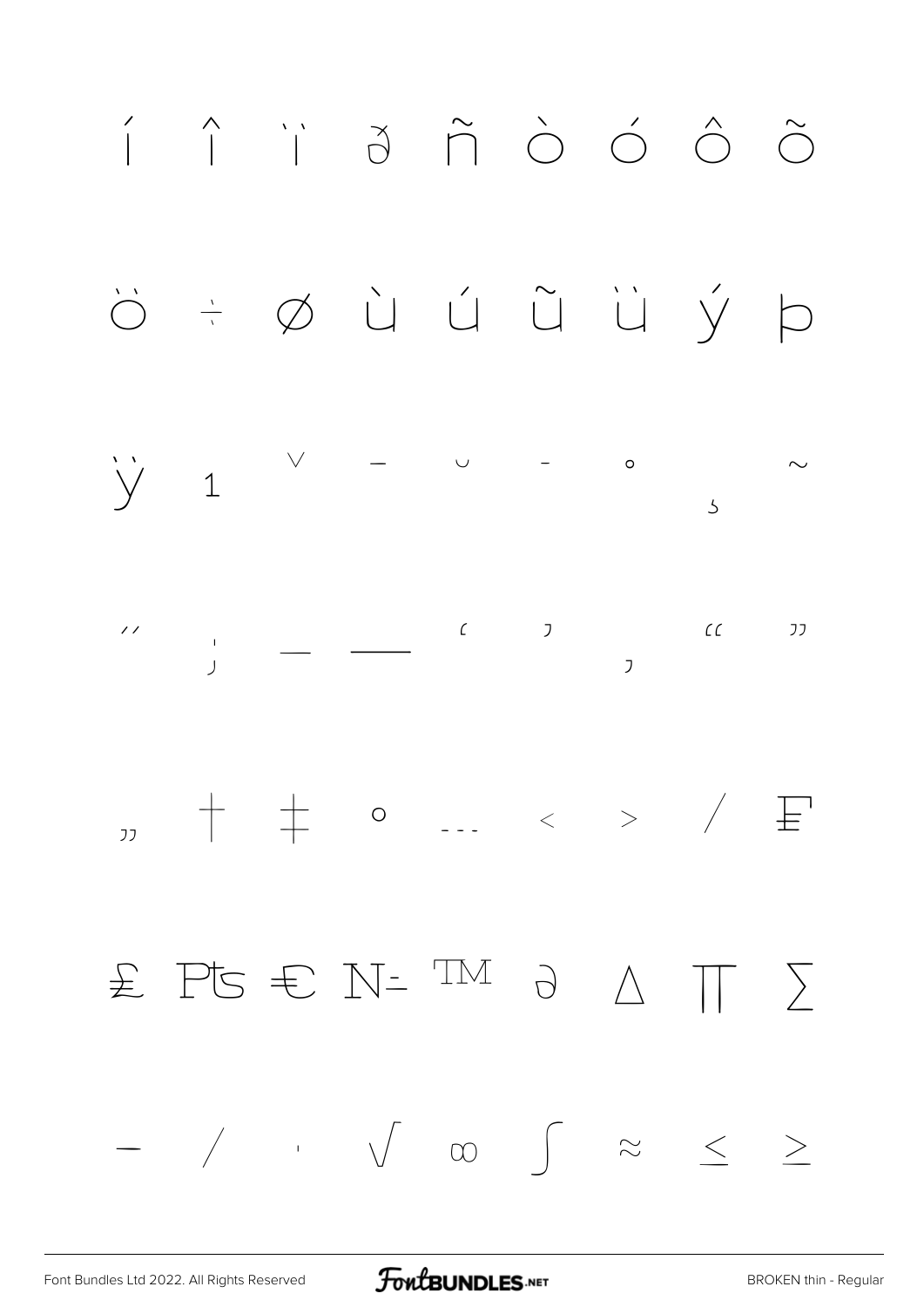### ff fi fl ffi ffl st

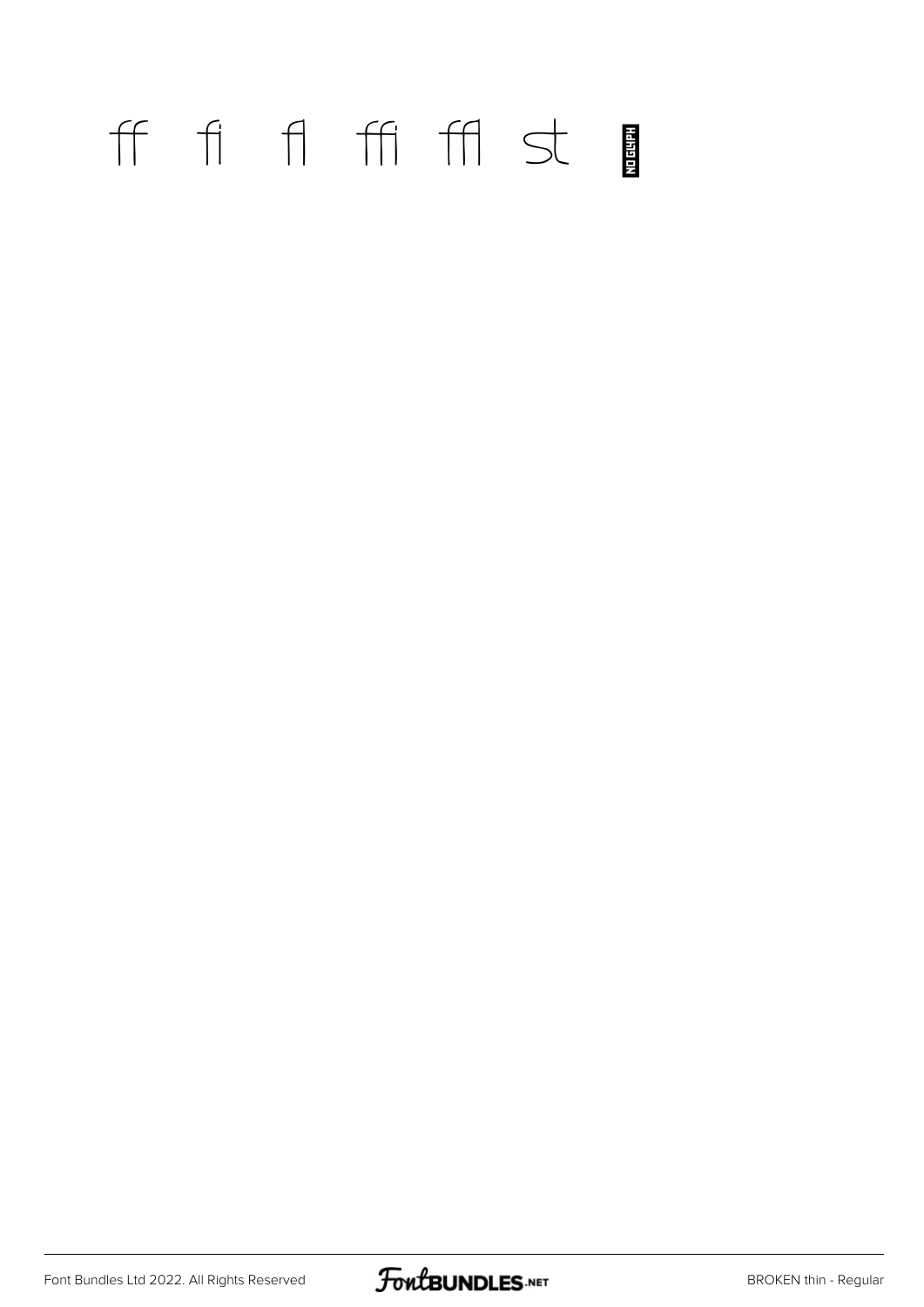#### **BROKEN border - Regular**

**Uppercase Characters** 



Lowercase Characters

# abedefghijkim nopgrstuvwxyz

**Numbers** 



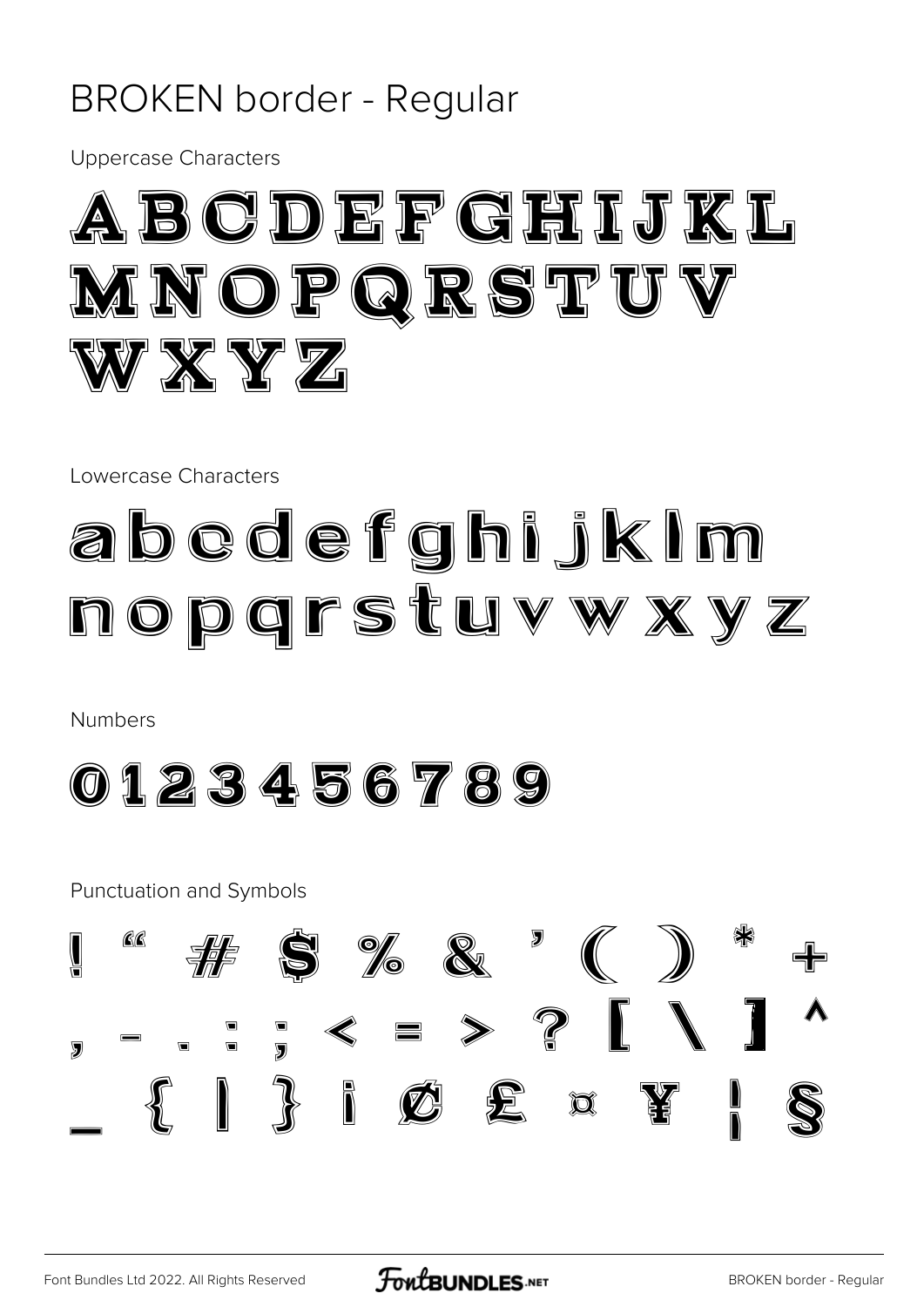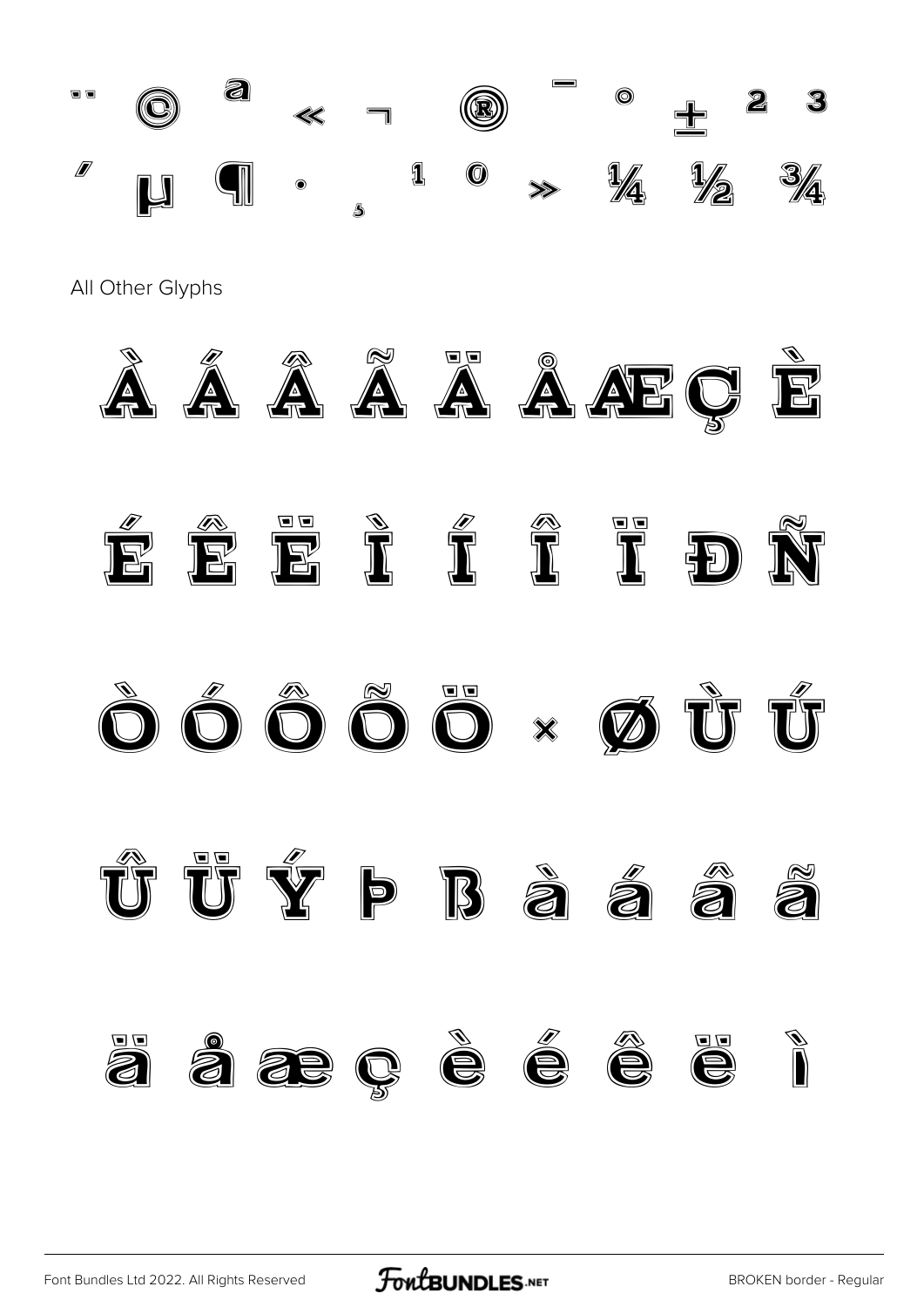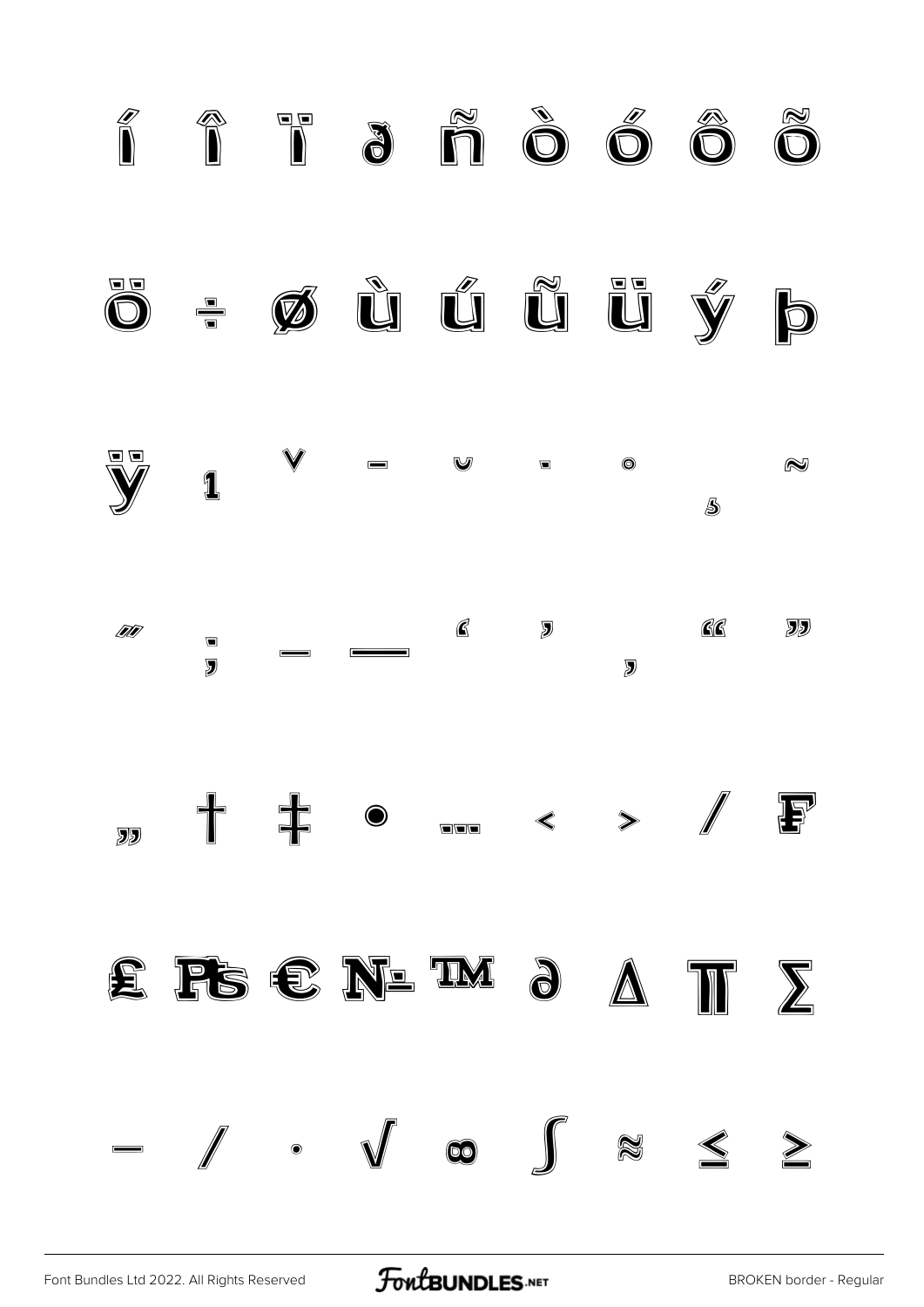

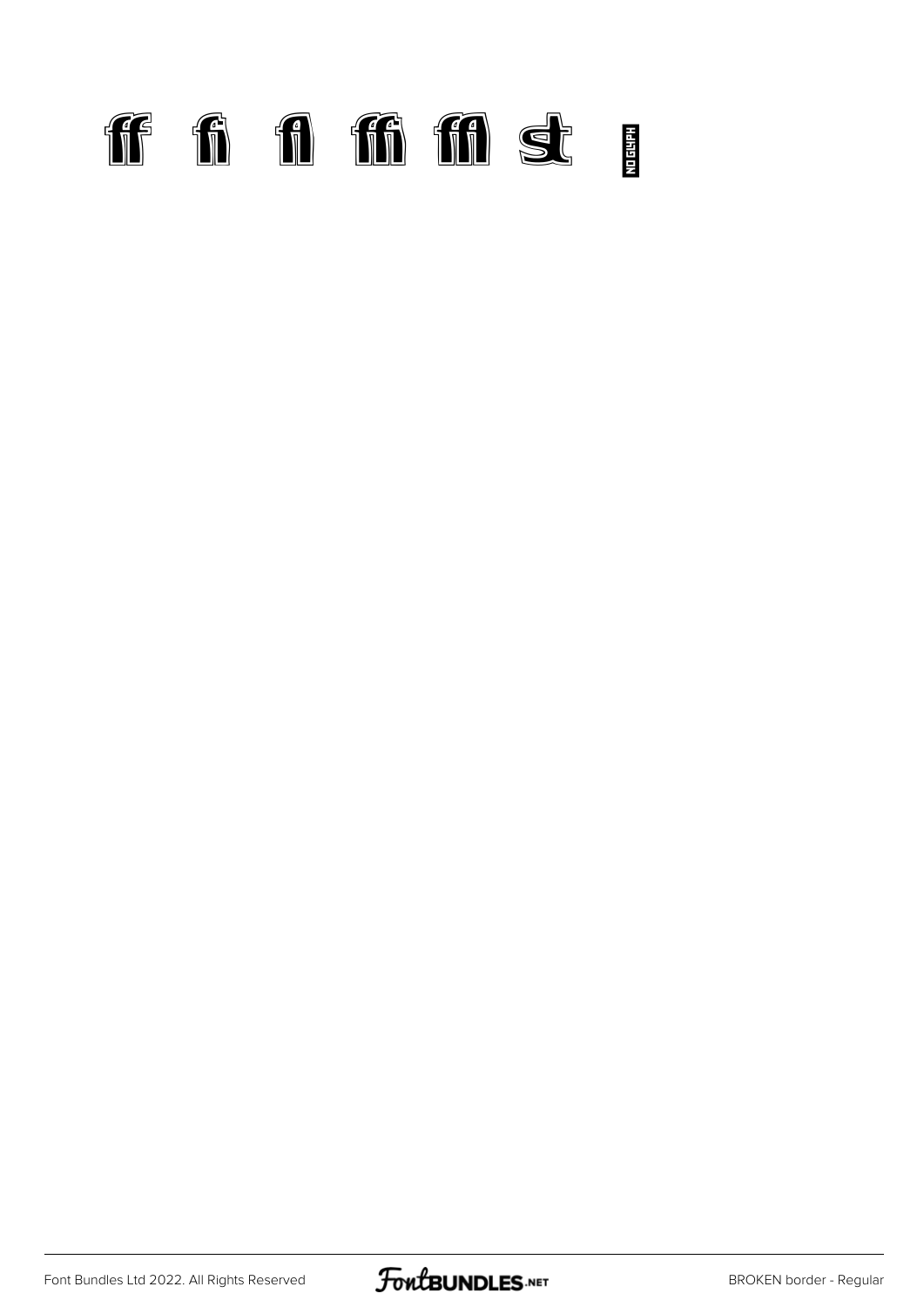#### **BROKEN wide - Regular**

**Uppercase Characters** 

# ABCDEFGHIJ KLMNOPQRS **TUVWXYZ**

Lowercase Characters

# abedefghi jkl mnoparstuvw XYZ

**Numbers** 

#### 0123456789

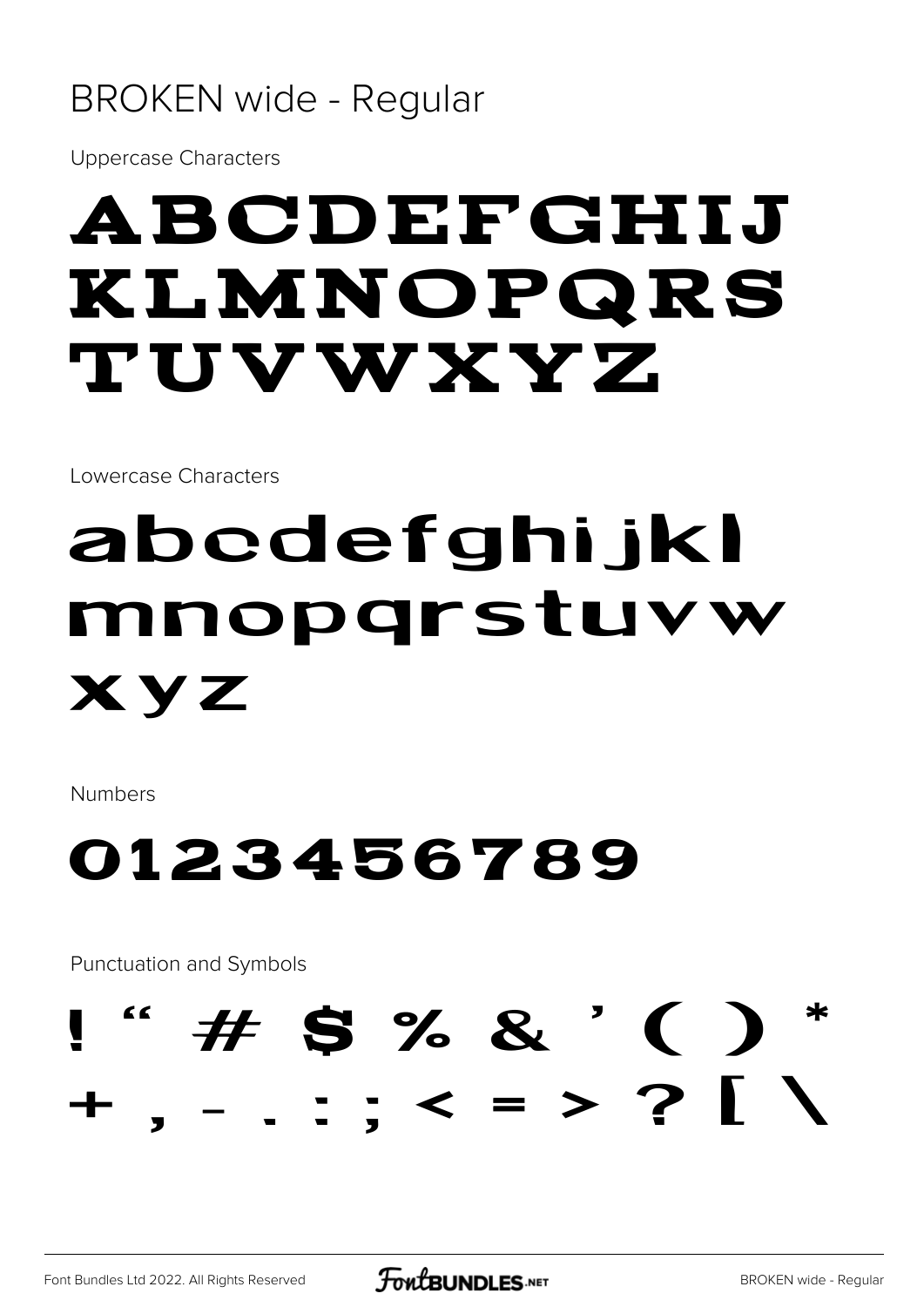

All Other Glyphs

# ÀÁÂÃÃAAEÇE ÉÊËÌÍÎÎÐÑ ÒÓÔÕÖ × ØÙÚ ÛÜÝÞBàáâã

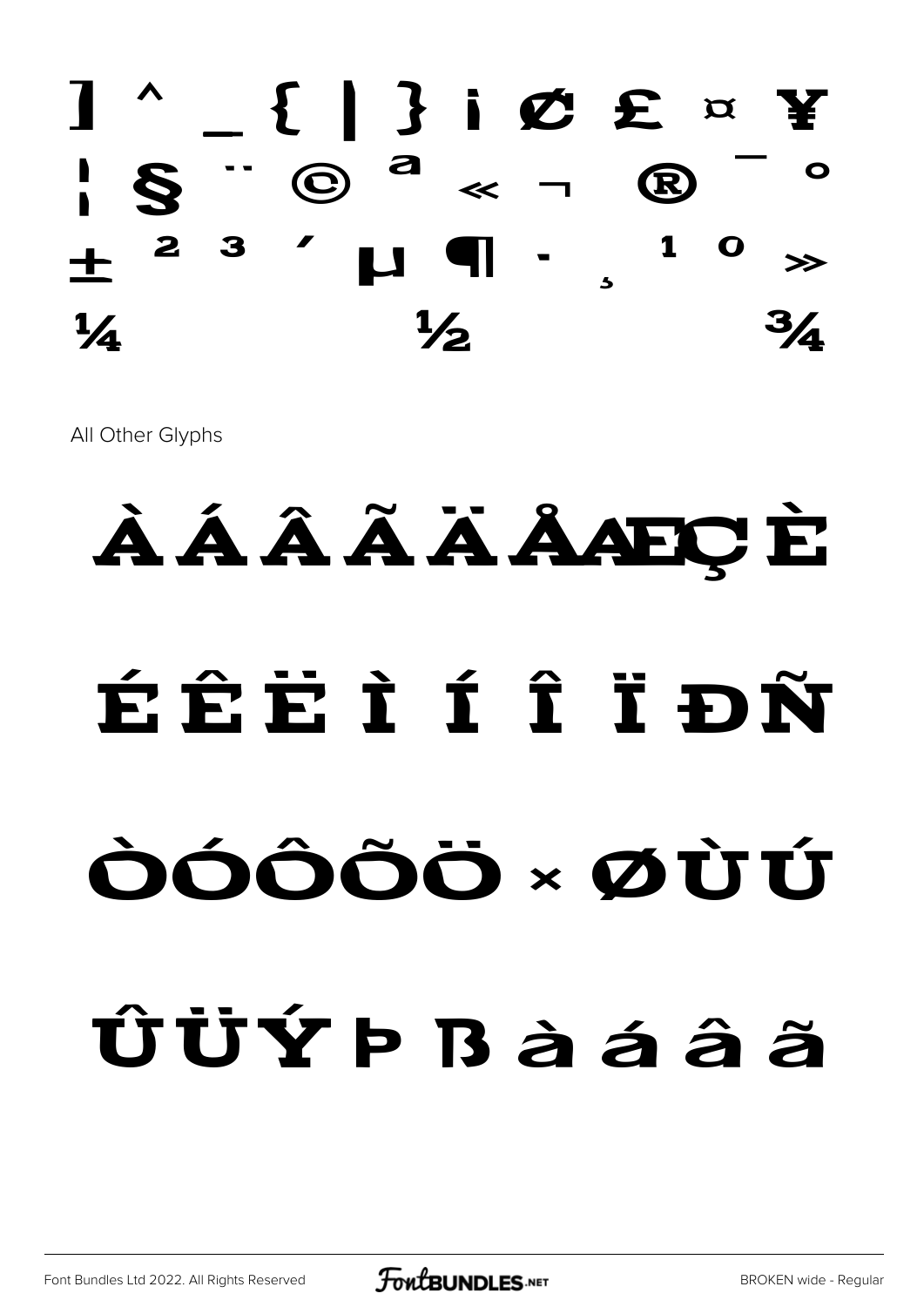#### äåæçèéêë i

# í î ï ä ñ ò ó ô õ

### Ö ÷ ØÙÚŰÜÝ Þ